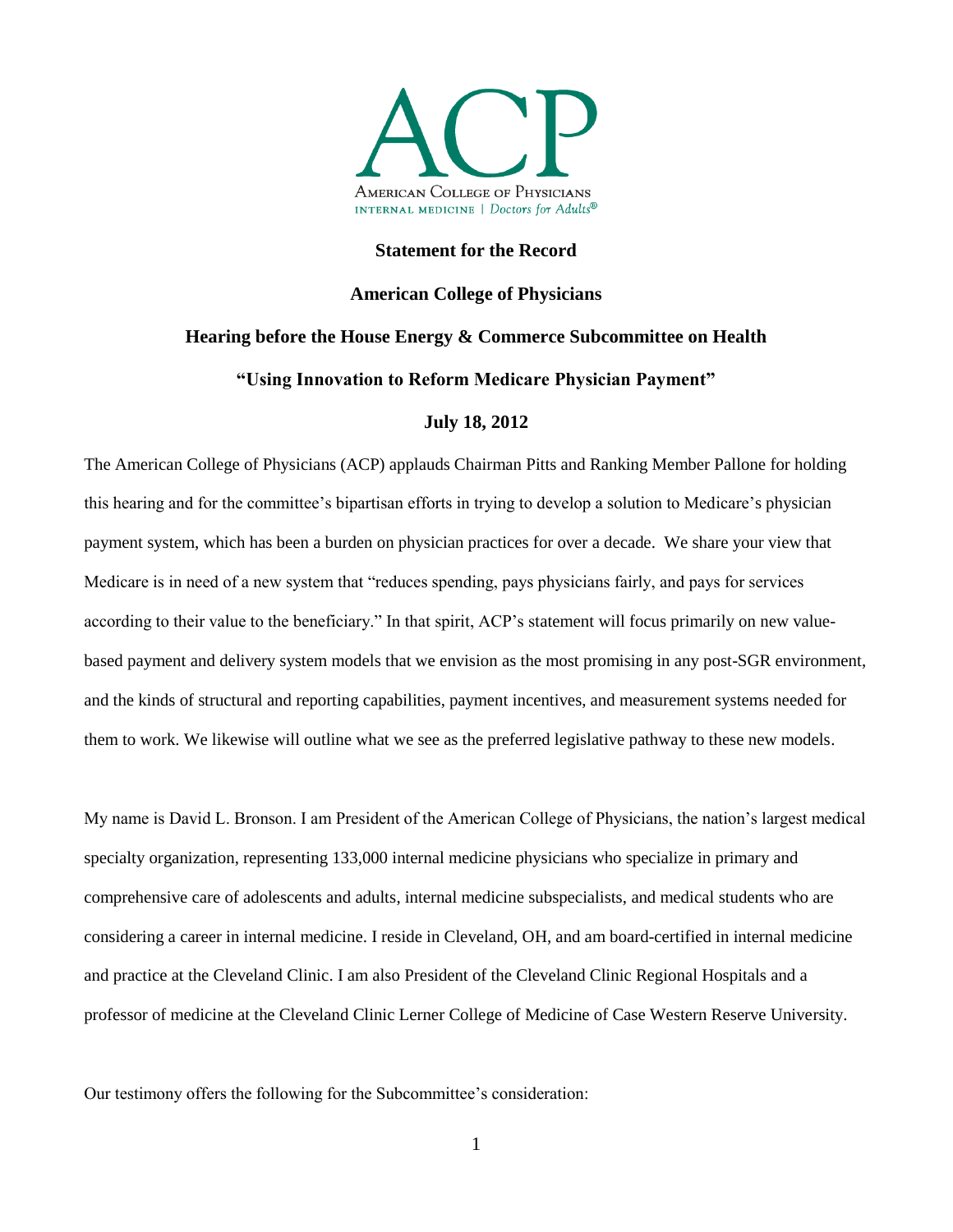- 1. We explain why it is imperative that the SGR be repealed and replaced with a framework to align payment incentives with the value of care provided to beneficiaries.
- 2. We explain why a payment system that recognizes the value of well-delivered primary care is essential to improving outcomes and lowering the costs of care.
- 3. We identify specific payment and delivery models that we believe have progressed enough that they can be scaled up into the broader Medicare program in the near-term future, as well as other promising models that should be evaluated on a broader scale and if shown to be effective, broadly implemented throughout the Medicare program as part of a permanent alternative to the SGR.
- 4. We propose improvements that can be made in the existing Medicare fee schedule to create incentives for coordinated, patient-centered care.
- 5. We offer our preferred legislative framework to eliminate the SGR and advance to better payment and delivery models.
- 6. We offer a set of specific principles to develop a transitional program to create incentives for physicians to begin incorporating value-based payment (VBP) initiatives into their practices, as a step toward full implementation of new payment and delivery models.

#### **REFORMING THE SUSTAINABLE GROWTH RATE (SGR)**

Medicare's SGR formula is fatally flawed and should be replaced with a framework that creates stable and positive updates for all physician services; provides incentives for primary, preventive and coordinated care; accelerates development and testing of new models developed with physicians input; and establishes a transition to the most effective new payment models.

The unworkable SGR formula determines the annual payment updates to physicians for the services they provide under the Medicare and TRICARE programs. (TRICARE, the health insurance program for military families, uses the same flawed SGR formula as Medicare.) Every year since 2001, the SGR has resulted in annual scheduled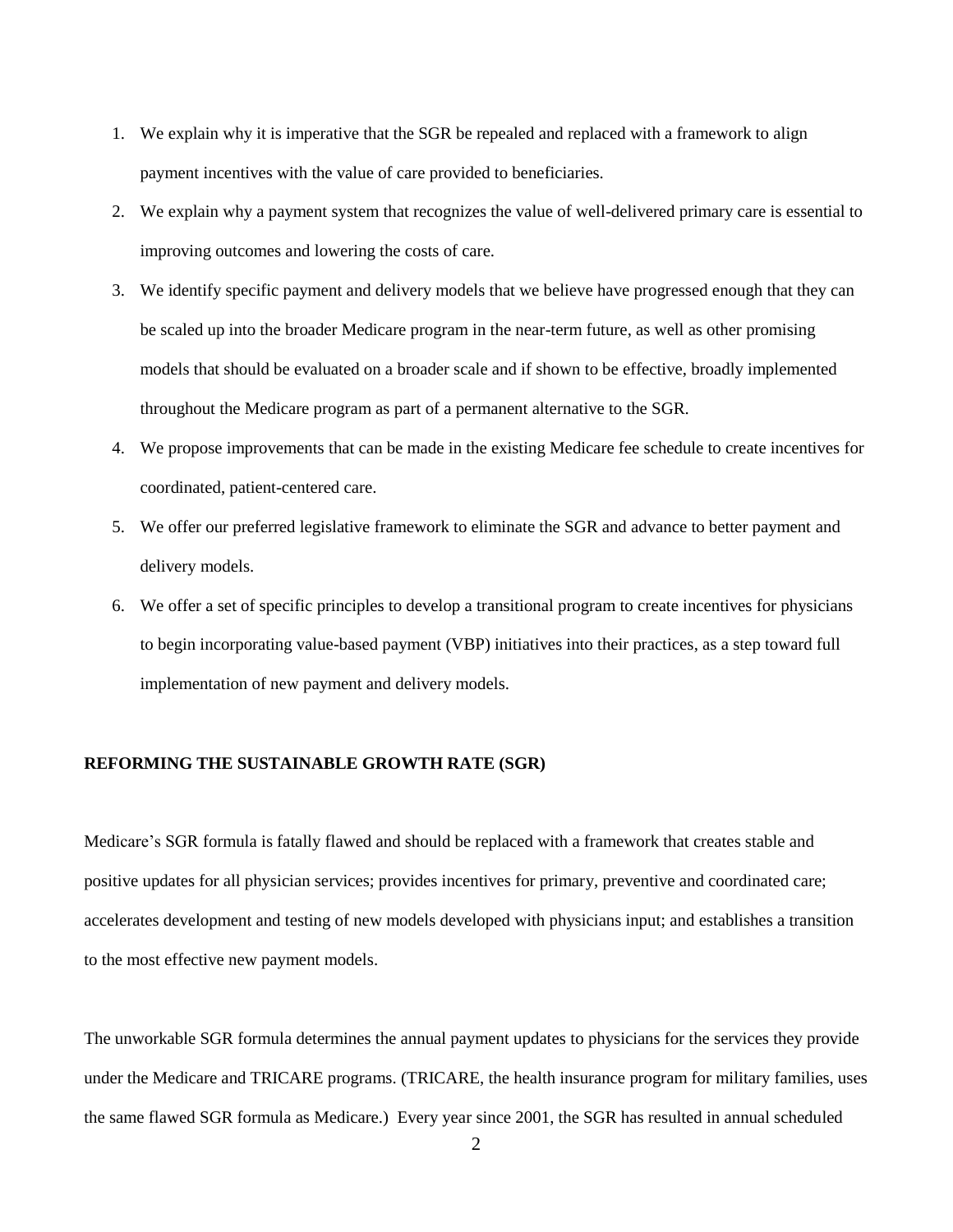payment cuts that jeopardize access to care for our nation's Medicare beneficiaries and military families. The scheduled cuts also act as a barrier to physicians investing in health information systems and in acquiring other practice capabilities to improve the value of care provided to patients. While Congress typically enacts short-term "patches" to avert payment reductions, its repeated inability to agree on a permanent solution has resulted in a ballooning of the budget cost of SGR repeal – from \$40 billion only a few years ago to almost \$300 billion today to an estimated \$600 billion by 2016. If Congress does not intervene, the estimated cut scheduled for Jan. 1, 2013 is nearly 30 percent.

Congress should eliminate the physician payment cuts scheduled for Jan. 1; the SGR should be repealed this year and physician payments should be transformed from a system that incentivizes volume to one that preserves and promotes the patient-physician relationship and rewards high-quality and efficient care. It should also recognize and address the on-going undervaluation of primary care, preventive and care coordination services – which have led to a projected shortage of 44,000 primary care physicians for adults by the end of this decade.

#### **THE VALUE OF PRIMARY AND COORDINATED CARE**

Research both in this country and globally reflects that the foundation of an effective and efficient health care system is a robust primary care work. Care delivered in areas in which there is a sufficient number of primary care physicians and other related health care professionals is of higher quality and lower cost. The need to ensure a sufficient primary care workforce becomes more important with recognition of our rapidly aging population characterized by multiple chronic conditions.

The demand for primary care in the United States is expected to grow at a rapid rate while the nation's supply of primary care physicians for adults is dwindling and interest by U.S. medical school graduates in pursuing careers in primary care specialties is steadily declining. Primary care physicians provide 52 percent of all ambulatory care visits, 80 percent of patient visits for hypertension, and 69 percent of visits for both chronic obstructive pulmonary disease and diabetes, yet they comprise only one-third of the U.S. physician workforce, and if current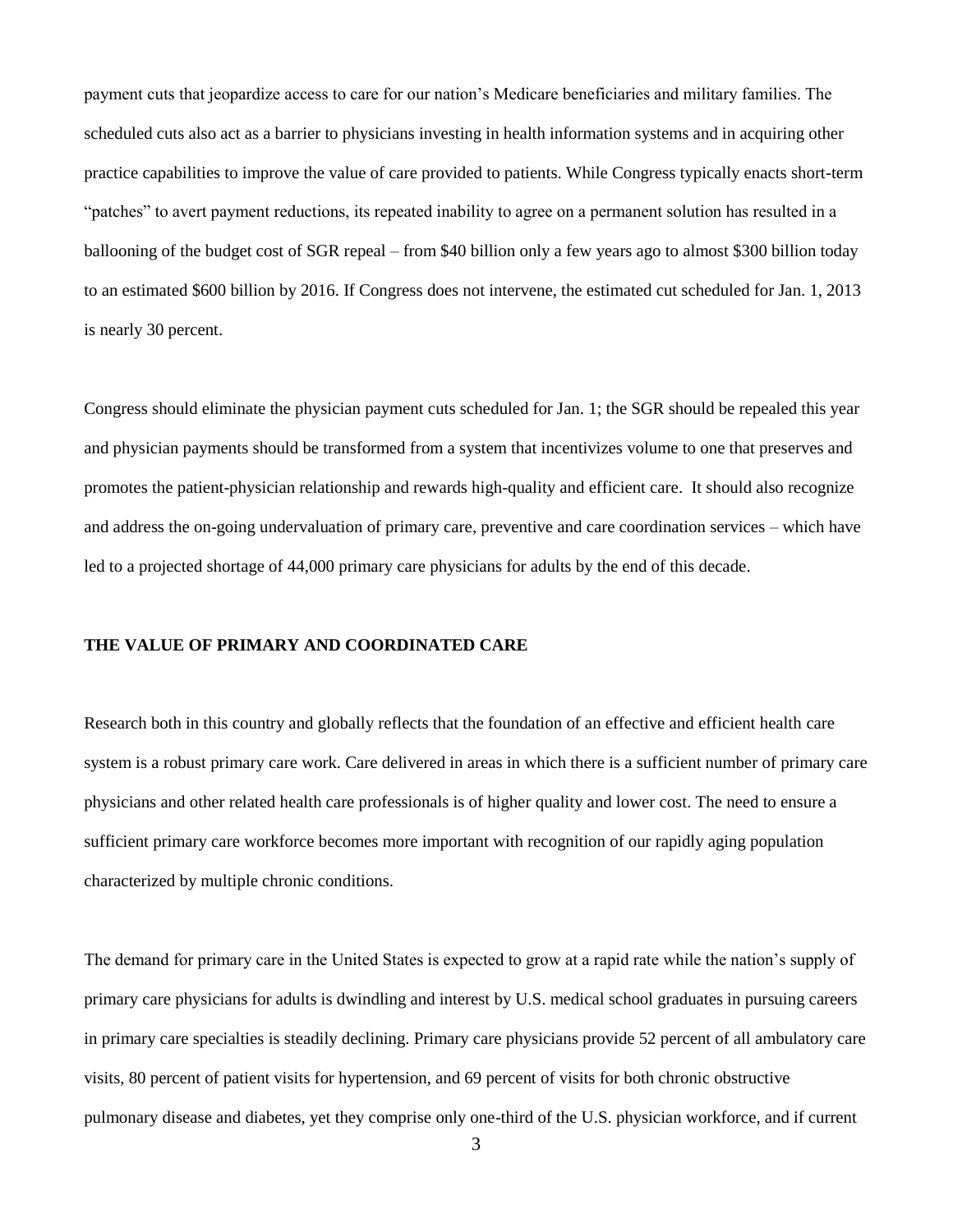trends continue, fewer than one out of five physicians will be in an adult primary care specialty. There are **over 100 studies that show primary care is associated with better outcomes and lower costs of care**  (http://www.acponline.org/advocacy/where we\_stand/policy/primary\_shortage.pdf).

Medicare and delivery system reform should have as explicit goals increasing recognition of the value of primary care in improving outcomes and lowering costs; creating incentives for well-organized, team-based, coordinated, accountable and patient-centered primary care (Patient-Centered Medical Homes); and creating incentives for more physicians to go into internal medicine and other primary care disciplines.

Congress should also recognize that internal medicine subspecialists provide a substantial amount of primary and principal care in the United States as well as being key members of the team in providing coordinated care to patients, working hand-in-glove with the patient's primary care specialists. Their contributions should be recognized in any new payment system, and specifically, Medicare should improve payments for undervalued evaluation and management and care coordination services, whether provided by a primary care specialist or an internal medicine subspecialist physician within their range of expertise. And, as discussed later in this testimony, incentives should be created for medical specialists to link seamlessly with Patient-Centered Medical Home practices—a concept called the Patient-Centered Medical Home Neighborhood (PCMH-N).

# **SPECIFIC PAYMENT AND DELIVERY REFORMS THAT CAN SERVE AS THE BASIS FOR A NEW MEDICARE PAYMENT SYSTEM**

#### *1. Patient-Centered Medical Home (PCMH)*

ACP has joined with other physician organizations in advancing new models of payment and delivery that are centered on patients' needs, including working with the Centers for Medicare and Medicaid Services (CMS),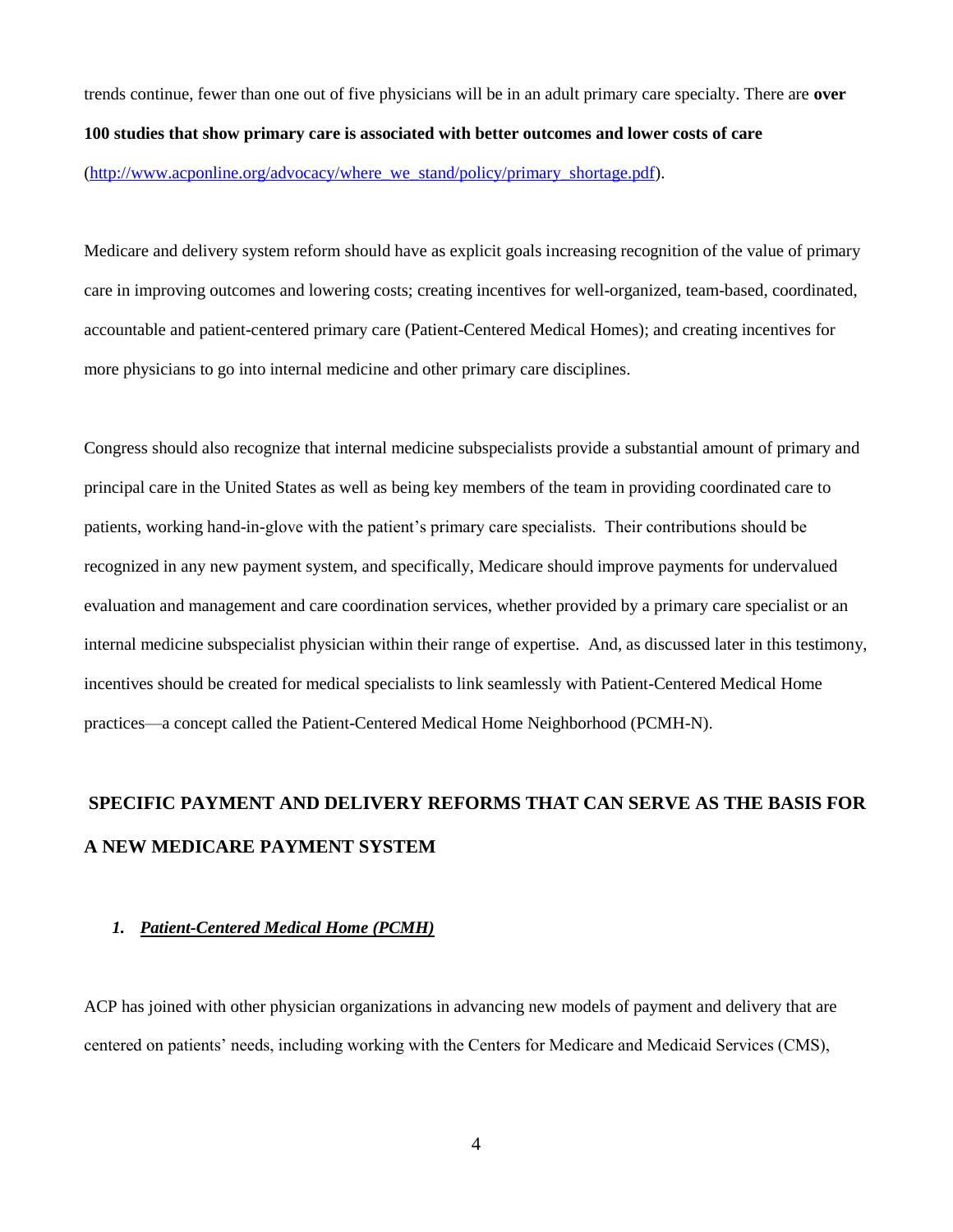private payers, business, and consumer groups to broadly test the PCMH model, which already is showing success in improving outcomes and reducing costs.

The PCMH is an approach to providing comprehensive primary care in a setting that focuses on the relationships between patients, their primary care physician, and other health professionals involved in their care. Key attributes of the PCMH promote health care delivery for all patients though all stages of life. This care is characterized by the following features: a personal physician for each patient; a physician-directed medical practice, where the personal physician leads a team of individuals trained to provide comprehensive care; whole person-orientation, where the treatment team directly assists the patient in meeting their specific health care needs; care coordinated across all elements of the complex health care system; quality and safety; and enhanced access to care. Several accreditation groups have developed accreditation or recognition programs that can be used in determining if a practice provides care that is consistent with these expected features. And an increasing number of payers and physicians are engaged in PCMH initiatives throughout the country.

#### **PCMH in the Public Sector**

In its first year the CMS Innovation Center (CMMI), established by the Affordable Care Act (ACA), has introduced 16 initiatives, involving over 50,000 health care clinicians. CMMI's initial efforts have focused on improving patient safety, promoting care coordination, investing in primary care transformation, creating bundled payment models, and addressing the needs of dual-eligibles. One critical program of the CMMI is the Comprehensive Primary Care Initiative (CPCi), which is a collaboration between private and public payers and primary care practices to support patient centered primary care. The CPCi is modeled on the PCMH and PCMH– Neighborhood concepts, championed by ACP and other national membership organizations representing physicians and other clinicians and supported by thousands of business, consumer, and payer groups represented in the Patient-Centered Primary Care Collaborative (PCPCC). In this initiative, primary care practices will receive new, public and private funding for primary care functions not included in the fee-for-service payments and will have the opportunity to share net savings generated through the program. Forty-four commercial and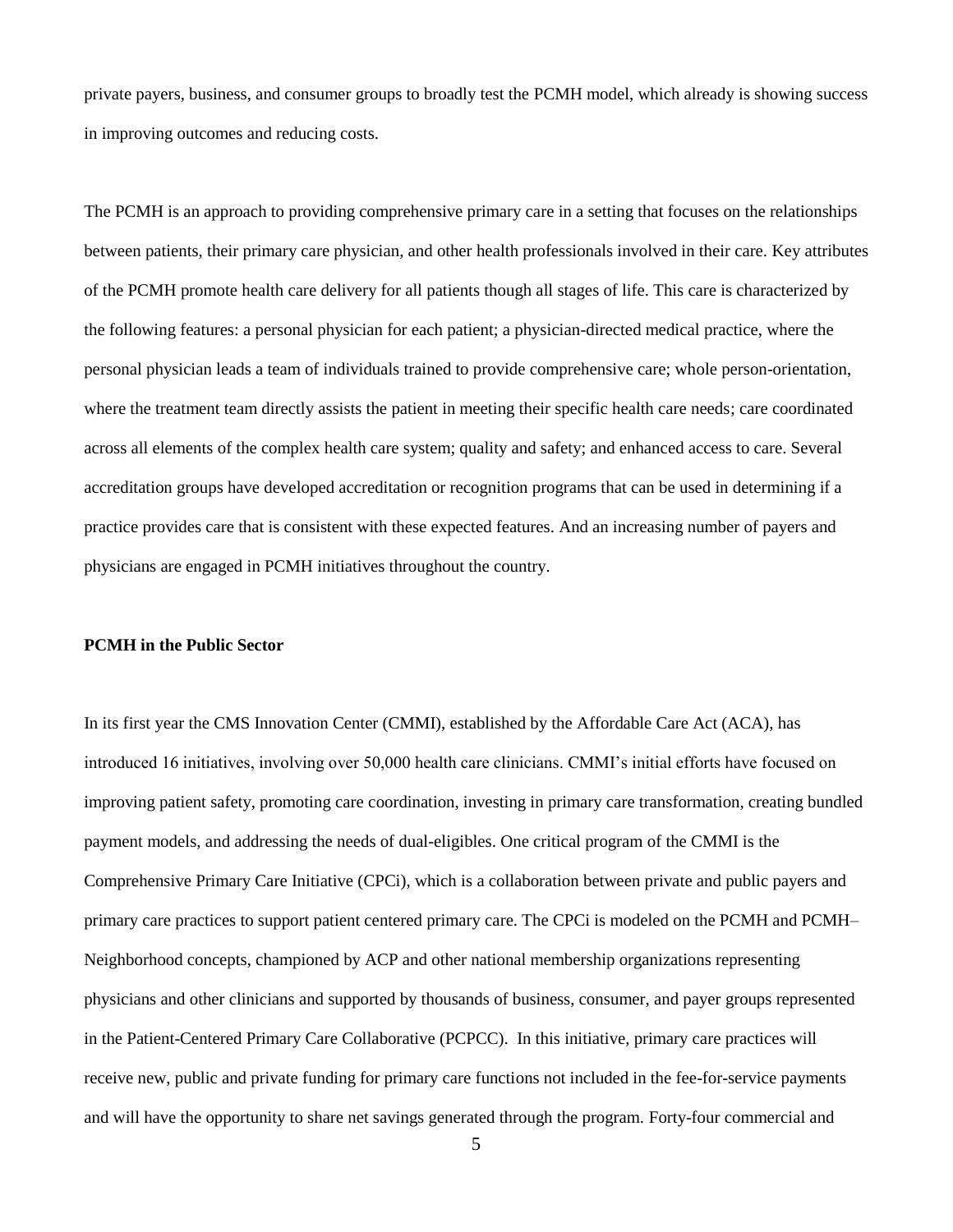State insurers are joining with Medicare to support comprehensive primary care, provided that selected practices demonstrate capabilities aligned with the PCMH model. If successful, CMS has the authority to expand the program throughout Medicare, potentially leading to a sustainable new payment and delivery model for primary care.

On April 11, 2012 CMS announced the first seven market areas—and on June 6, 2012, CMS named the 45 commercial, federal and State insurers in those seven markets that have committed to work with CMS on this project. These include:

- Arkansas: Statewide (4 payers)  $\bullet$
- Colorado: Statewide (9 payers)  $\bullet$
- New Jersey: Statewide (5 payers)
- New York: Capital District-Hudson Valley Region (6 payers)  $\bullet$
- Ohio and Kentucky: Cincinnati-Dayton Region (10 payers)  $\bullet$
- Oklahoma: Greater Tulsa Region (3 payers)  $\bullet$
- Oregon: Statewide (7 payers)

ACP has reached out to all of our Chapters in these states and regions to help spread the word about the importance of this initiative and encourage our members to apply by the July 20, 2012 deadline.

### **PCMH in the Private Sector**

There has also been a significant amount of private sector payer activity in area of the PCMH, including test projects or roll-outs of the model in nearly all 50 states. For example: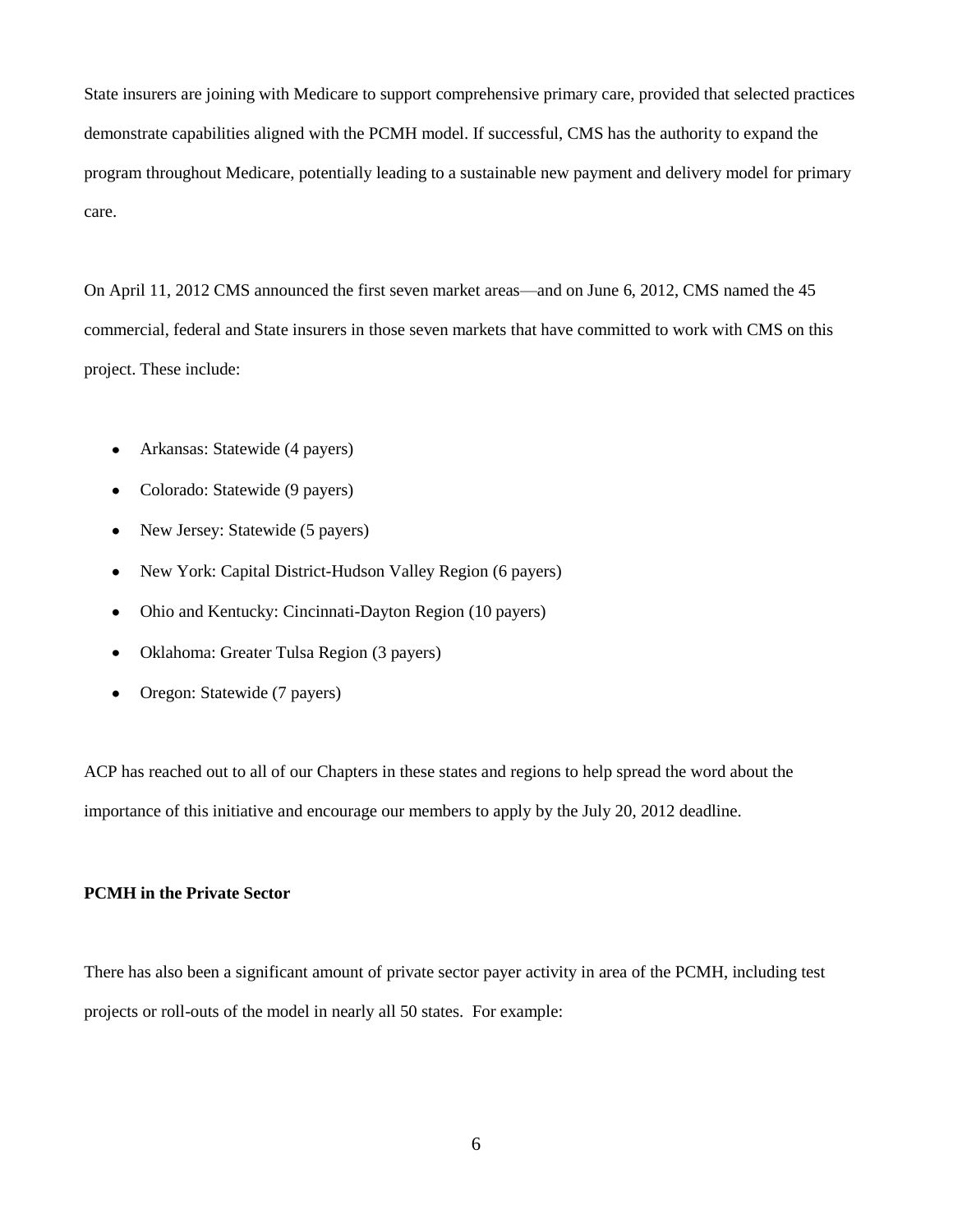- In Michigan, Blue Cross Blue Shield of Michigan's (BCBSM) Physician Group Incentive Program (PGIP) was established in 2004 as a collaborative partnership between BCBSM and physician organizations across the state, with the goal of optimizing patient care and transforming the state's health care delivery system. Then, in 2007, in the wake of the growing interest in the PCMH model, and in response to PGIP clinician requests for more direction and structure, BCBSM collaborated with clinicians to develop a set of 12 PCMH Initiatives.<sup>1</sup>
- In Genesee County, Michigan, the Genesee Health Plan, in collaboration with local physicians and hospitals, formed Genesys HealthWorks and has implemented a model **built on a strong, redesigned primary care infrastructure and has demonstrated significant cost savings**. 2
- In the Hudson Valley area of New York, the THINC P4P-Medical Home project brings together multiple health plans that service the Hudson Valley region. Using standardized measures agreed upon by clinicians and payers, the project is providing performance incentives from multiple payers to the participating clinicians.<sup>3</sup>
- Colorado is the site of a multi-payer, multi-state PCMH pilot that includes multiple participants at both the local and national levels. The PCMH model is being tested in 16 family medicine and internal medicine practices selected from across the Colorado Front Range, as well as practices in Cincinnati, Ohio. The pilot is being evaluated by the Harvard School of Public Health to determine the effect on quality, cost trends, and satisfaction for patients and their health care team.<sup>4</sup> ACP has been actively involved in this pilot, including serving on the steering committee.

In addition to these pilot programs, a number of large insurers have announced their intent to roll the PCMH model out more widely. For instance, in January 2012, Wellpoint, a private insurer covering 34 million Americans with a network of 100,000 primary care doctors, publicly announced its decision to invest in the

<sup>&</sup>lt;sup>1</sup> Share, David. From Partisanship to Partnership: The Payor-Provider Partnership Path to Practice Transformation. Testimony before the House Ways and Means Committee, Health Subcommittee. February 2012. Available at: [http://waysandmeans.house.gov/UploadedFiles/Share\\_Testimony\\_FinalHE27.pdf.](http://waysandmeans.house.gov/UploadedFiles/Share_Testimony_FinalHE27.pdf)

<sup>2</sup> Genesys HeathWorks Health Navigator in the Patient-Centered Medical Home. Available at: [http://www.pcpcc.net/content/genesys](http://www.pcpcc.net/content/genesys-healthworks-health-navigator-patient-centered-medical-home)[healthworks-health-navigator-patient-centered-medical-home.](http://www.pcpcc.net/content/genesys-healthworks-health-navigator-patient-centered-medical-home) 

<sup>3</sup> Hudson Valley P4P-Medical Home Project. Available at: [http://www.pcpcc.net/content/hudson-valley-p4p-medical-home-project.](http://www.pcpcc.net/content/hudson-valley-p4p-medical-home-project)

<sup>&</sup>lt;sup>4</sup> The Colorado Multi-Payer, Multi-State Patient-Centered Medical Home Project. Available at: [http://www.pcpcc.net/content/colorado](http://www.pcpcc.net/content/colorado-multi-payer-multi-state-patient-centered-medical-home-pilot)[multi-payer-multi-state-patient-centered-medical-home-pilot.](http://www.pcpcc.net/content/colorado-multi-payer-multi-state-patient-centered-medical-home-pilot)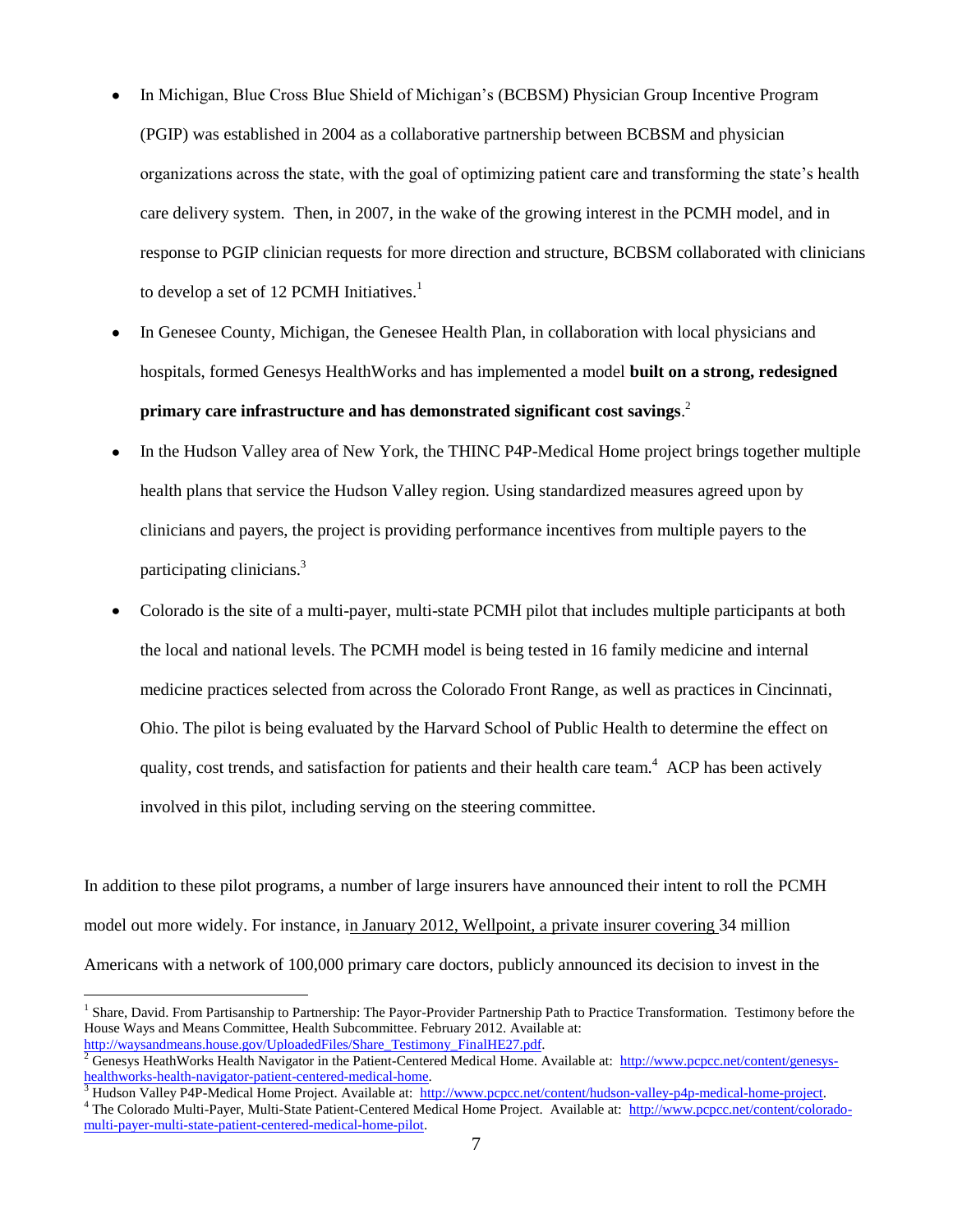medical home model across its entire network. Aetna, another large private health plan insuring more than 18 million Americans with a network of 55,000 primary care doctors, also recently announced a PCMH program roll-out in Connecticut and New Jersey, with expectations to expand the program nationally in 2012. And, building on a large medical home pilot project already underway, UnitedHealthcare, insuring 34 million Americans, announced in February 2012 an expansion of its value-based payment model, affecting between 50 percent and 70 percent of its customers. Numerous Blue Cross Blue Shield (BCBS) plans across the U.S. have been leaders in their respective marketplace, with over 4 million BCBS members in 39 states currently participating in some version of a PCMH initiative. For example, Care First, the BCBS affiliate in the Maryland/DC area, has implemented the PCMH model within over 75 percent of its participating primary care practices.

These private insurers have made the decision to roll the PCMH model out based on their experience to date with pilot programs, as well as the substantial evidence that health systems with a strong primary care foundation deliver higher-quality, lower-cost care overall and greater equity in health outcomes.<sup>5</sup> Taking this a step further, research also shows that patient-centered primary care is best delivered in a medical home.<sup>6</sup> Although peerreviewed academic studies evaluating the medical home model in its full implementation are still limited<sup>7,8,9</sup> there is much to be learned from the numerous PCMH evaluations that have considered individual components of the PCMH model in specific settings, including a recent Institute of Medicine report that evaluated methods of care for those who are chronically ill.<sup>10</sup> One compelling indication of the value of PCMHs in improving outcomes and lowering costs is the simple fact that so many large, private sector payers have embraced the PCMH model,

<sup>&</sup>lt;sup>5</sup> Johns Hopkins Bloomberg School of Public Health. Publications of the bureau of primary health care and primary care policy center. (2012). Available at: [http://www.jhsph.edu/pcpc/publications.html.](http://www.jhsph.edu/pcpc/publications.html)

<sup>6</sup> Commonwealth Fund (2012, March 12). Patient-Centered Coordinated Care. Program Description.

[http://www.commonwealthfund.org/~/media/Files/Programs/2012/Program%20PDFs/2011\\_PatientCentered\\_Coord\\_Care\\_with\\_caption.pd](http://www.commonwealthfund.org/~/media/Files/Programs/2012/Program%20PDFs/2011_PatientCentered_Coord_Care_with_caption.pdf)

[f.](http://www.commonwealthfund.org/~/media/Files/Programs/2012/Program%20PDFs/2011_PatientCentered_Coord_Care_with_caption.pdf)<br><sup>7</sup> Peikes, D., Genevro, J., Scholle, S. H., Torda, P. (2011, Feb). The patient-centered medical home: Strategies to put patients at the center of primary care. Agency for Healthcare Research and Quality. AHRQ No. 11-0029. Rockville, MD. Retrieved from [http://www.pcmh.ahrq.gov/portal/server.pt/community/pcmh\\_\\_home/1483/pcmh\\_tools\\_\\_\\_resources\\_patient-centered\\_v2.](http://www.pcmh.ahrq.gov/portal/server.pt/community/pcmh__home/1483/pcmh_tools___resources_patient-centered_v2)

<sup>8</sup> Jaén C. R., Ferrer R. L.,, Miller W. L., Palmer R. F., Wood R, Davila M, et al. (2010, May 1). Patient outcomes at 26 months in the patient-centered medical home national demonstration project. Ann Fam Med, 8(1 Suppl):S57–S67; S92.

<sup>9</sup> Reid, R. J., Coleman, K., Johnson, E. A, Fishman, P. A., Hsu, C., Soman, M. P., Trescott, C. E., et al. (2010, Mar) The group health medical home at year two: cost savings, higher patient satisfaction, and less burnout for providers. *Health Affairs*, 29(5):835–43. <sup>10</sup> Institute of Medicine. (2012). *Living well with chronic illness: A public health call to action*. Washington, DC: National Academy Press.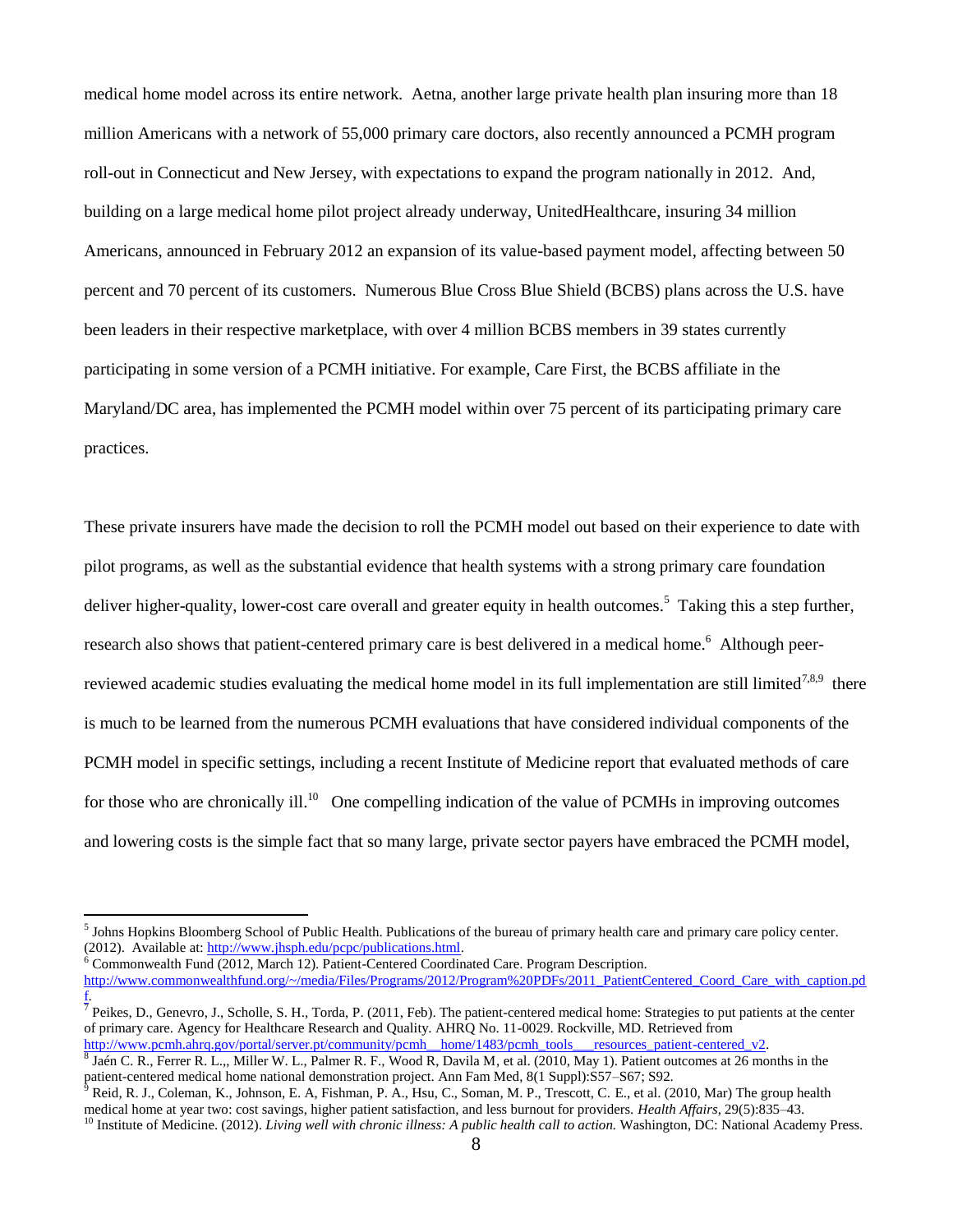scaling it up to make PCMHs widely available to their subscribers, with many of them are reporting substantial costs savings as a result.

#### **Scaling Up the PCMH Model**

ACP believes that the PCMH model has advanced enough that it could be scaled up for widespread implementation throughout Medicare in the immediate future. The growing amount of experience in both the public and private sectors on how to organize care around PCMHs, the thousands of physician practices that already achieved certification or accreditation as a PCMH, and the growing amount of data on its effectiveness in improving care and lowering costs, makes it a logical model to scale up to the broader Medicare program**. This could be done, for instance, by providing higher Medicare payments to physician practices that have achieved recognition by a deemed private sector accreditation body.** At a subsequent stage, PCMH performance metric could be added and incorporated into Medicare payment policies.

At the same time, ACP recognizes that there are challenges to the PCMH model. Some of these include:

- The need for care coordination across settings and the continuum of patient care. ACP has taken a  $\bullet$ leadership role in helping to address this challenge through our work on the development of the PCMH-Neighborhood model, which is discussed below.
- Related to the issue of care coordination is the lack of real- or near-time data being provided to practices on their patients, which makes it extremely challenging for them to provide proactive, patient-centered care. This is exacerbated by the lack of effective data and information sharing across sites of care. ACP has been deeply involved in the national policy issues surrounding the use of health information technology to facilitate effective clinical data sharing—including the EHR Incentive Program as initiated with the HITECH act. In our most recent comments on the notice of proposed rulemaking from both

9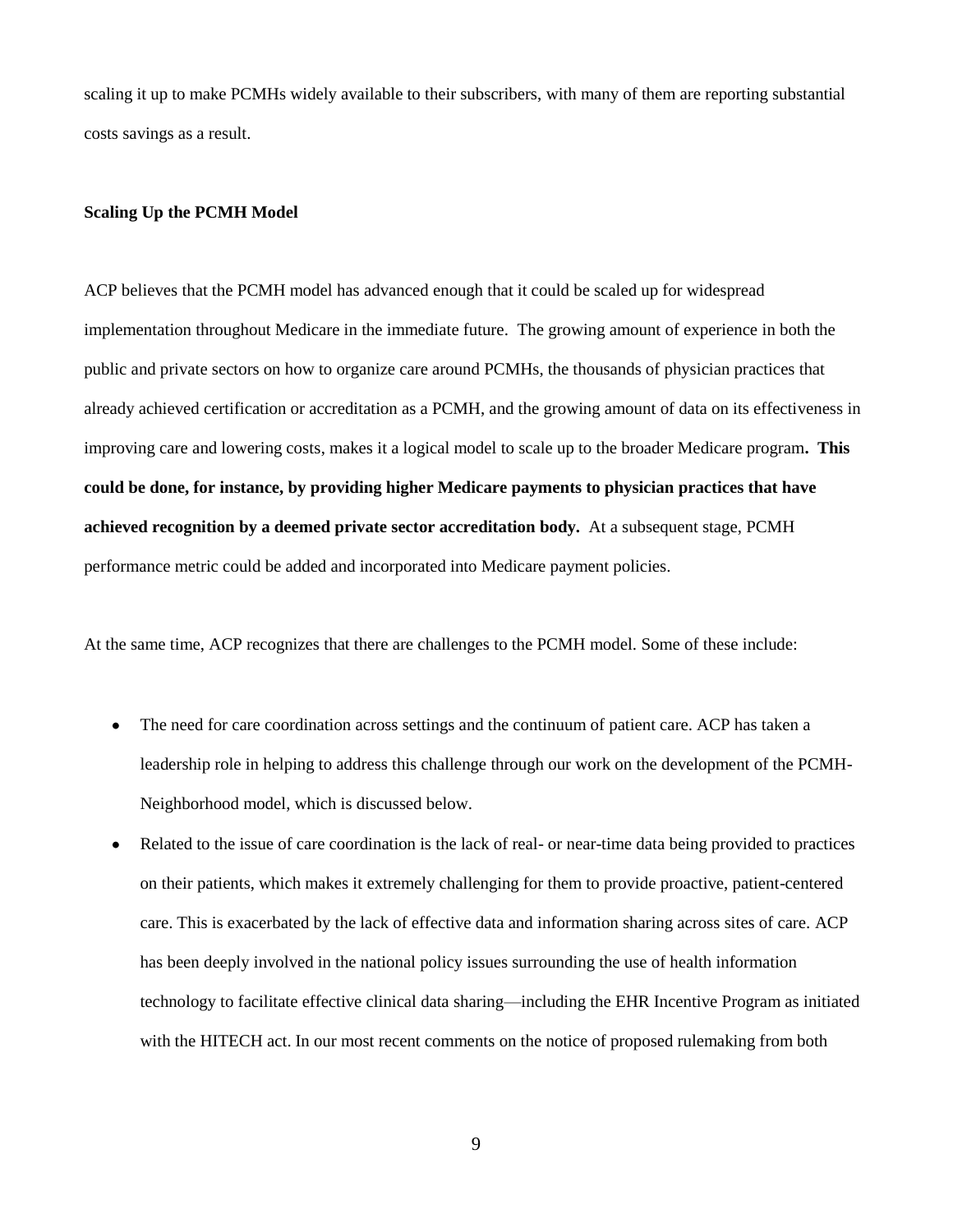$CMS<sup>11</sup>$  and ONC<sup>12</sup> on Stage 2 Meaningful Use, we highlighted our support of the government's vision to use EHRs and health IT to improve care, but believe that more needs to be done to align the measures across all of the initiatives currently underway including CMS PQRS and e-prescribing programs. While CMS has made strides in aligning the measures, at a high level the technical requirements in each of the programs are different enough that dual processes must be undertaken. We are also concerned about the approach that CMS has taken when structuring the penalty phases of the EHR Incentive Programs, e-Prescribing Incentive Program, and Physician Quality Reporting System (PQRS) by requiring that the activity to avoid the penalty must be completed in the prior year or even two years in advance of the legislated deadline. As a result, CMS has effectively moved up the legislated deadline beyond what the market can bear. More about ACP's effort to facilitate the adoption of health IT will be addressed below.

- Practices that are trying to transform and that are actively engaging in or pursuing PCMH recognition/accreditation, meaningful use for their electronic health records, e-prescribing, etc. also struggle when they do not receive timely payments from their payers for these activities.
- Finally, in many cases practices are transforming to provide services to their patients in line with the PCMH model, but are only paid to do so for a subset of their patient population (e.g., Wellpoint and Aetna are paying them a per member per month payment for their beneficiaries, but they are not receiving payment from CMS for their Medicare patients). This issue is being addressed in some areas of the country, particularly those that were selected to participate in the CPCi, discussed above, but many other practices across the country are not being "made whole" in terms of payment for the work they are doing.

#### **The Role of the PCMH in a Post-SGR Environment**

 $\overline{a}$ 

Given all of the federal, state, and private sector activity described above, as well as ongoing efforts to address the challenges that have been discussed, it is reasonable to expect that the PCMH model will be ready to be a part of a

<sup>&</sup>lt;sup>11</sup> These comments can be found at: [http://www.acponline.org/advocacy/where\\_we\\_stand/health\\_information\\_technology/cms\\_nprm.pdf.](http://www.acponline.org/advocacy/where_we_stand/health_information_technology/cms_nprm.pdf)

<sup>&</sup>lt;sup>12</sup> These comments can be found at:  $\frac{http://www.acponline.org/advocacy/where$  we stand/health\_information\_technology/onc\_nprm.pdf.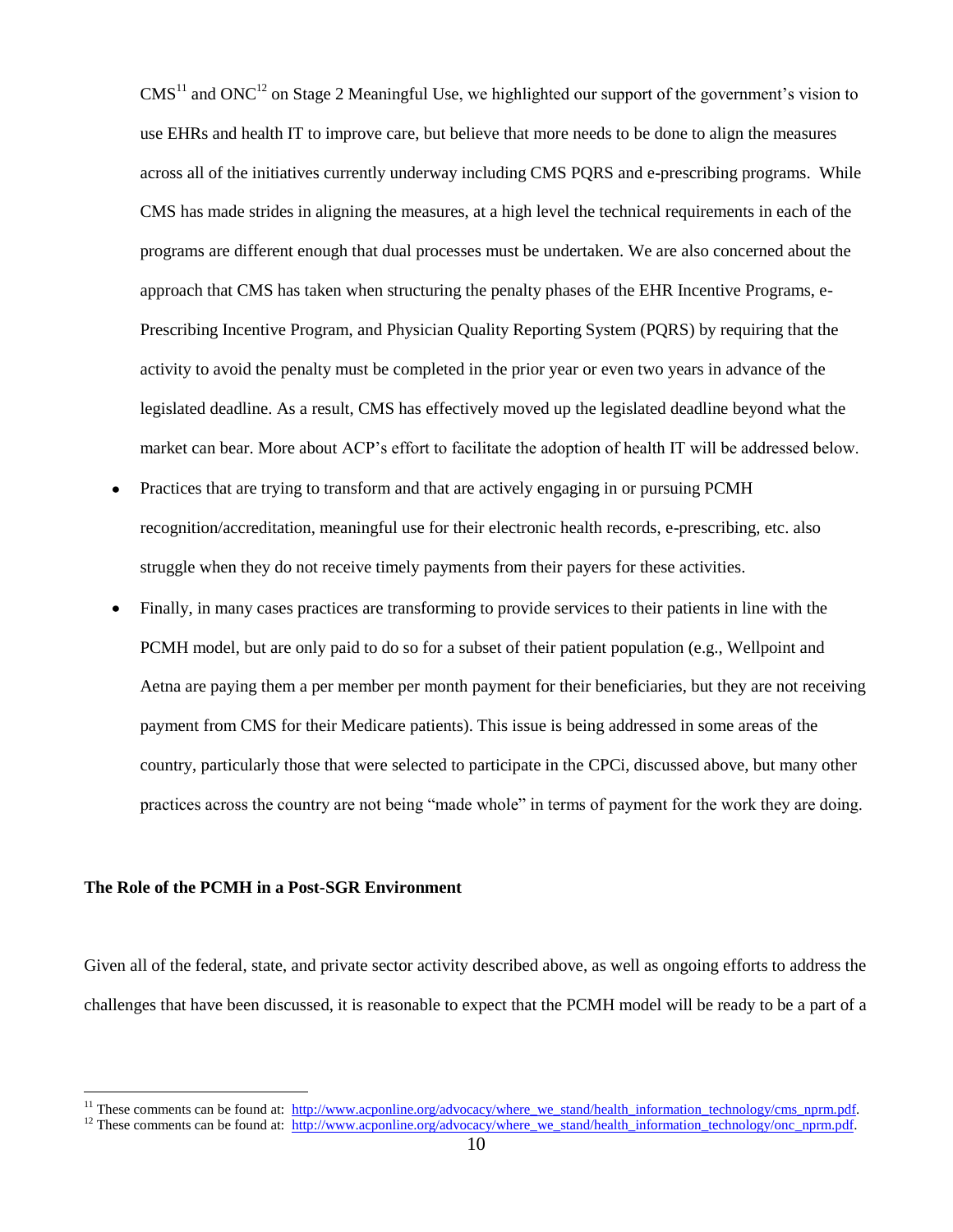new, value-based health care payment and delivery system. Under this model, practices that provide comprehensive primary care to their patients will be:

- Paid differently, including:
	- $\circ$  A periodic (e.g., monthly, quarterly) care management fee to allow them to strengthen their capacity to provide comprehensive, patient-centered care. This fee could go toward additional staffing, infrastructure, health information technology, and/or otherwise uncompensated physician and staff time.
	- o A potentially revised, improved, and/or expanded set of fee-for-service evaluation and management codes that better incorporate physician and staff non-face-to-face time when providing care management and care coordination services.
	- o Shared savings based upon improved quality of care and better patient outcomes.
- Organized differently, in order to:
	- o Deliver proactive, timely preventive care to their patients.
	- o Provide 24/7 access to their patients through online interactive tools, data, and information.
	- o Actively engage patients, their families, and their caregivers in their health care.
	- o Provide comprehensive care management services to their patients, particularly those with high health care needs (e.g., multiple chronic conditions).
	- o Coordinate care across their patients' medical neighborhoods by acting as the first point of contact and working collaboratively with the team of clinicians involved in their patients' care.
- Measured differently, via measures that are focused on:
	- o Delivery of patient-centered care, which could be determined by recognition from a national "patient-centered medical home" program such as the Accreditation Association for Ambulatory Health (AAAH), the Joint Commission, NCQA, URAC, or a state-based accreditation program; and/or by criteria developed by the Secretary of HHS that may pull from the national programs, current CMS Innovation Center Initiatives (e.g., the Comprehensive Primary Care Initiative), or other sources.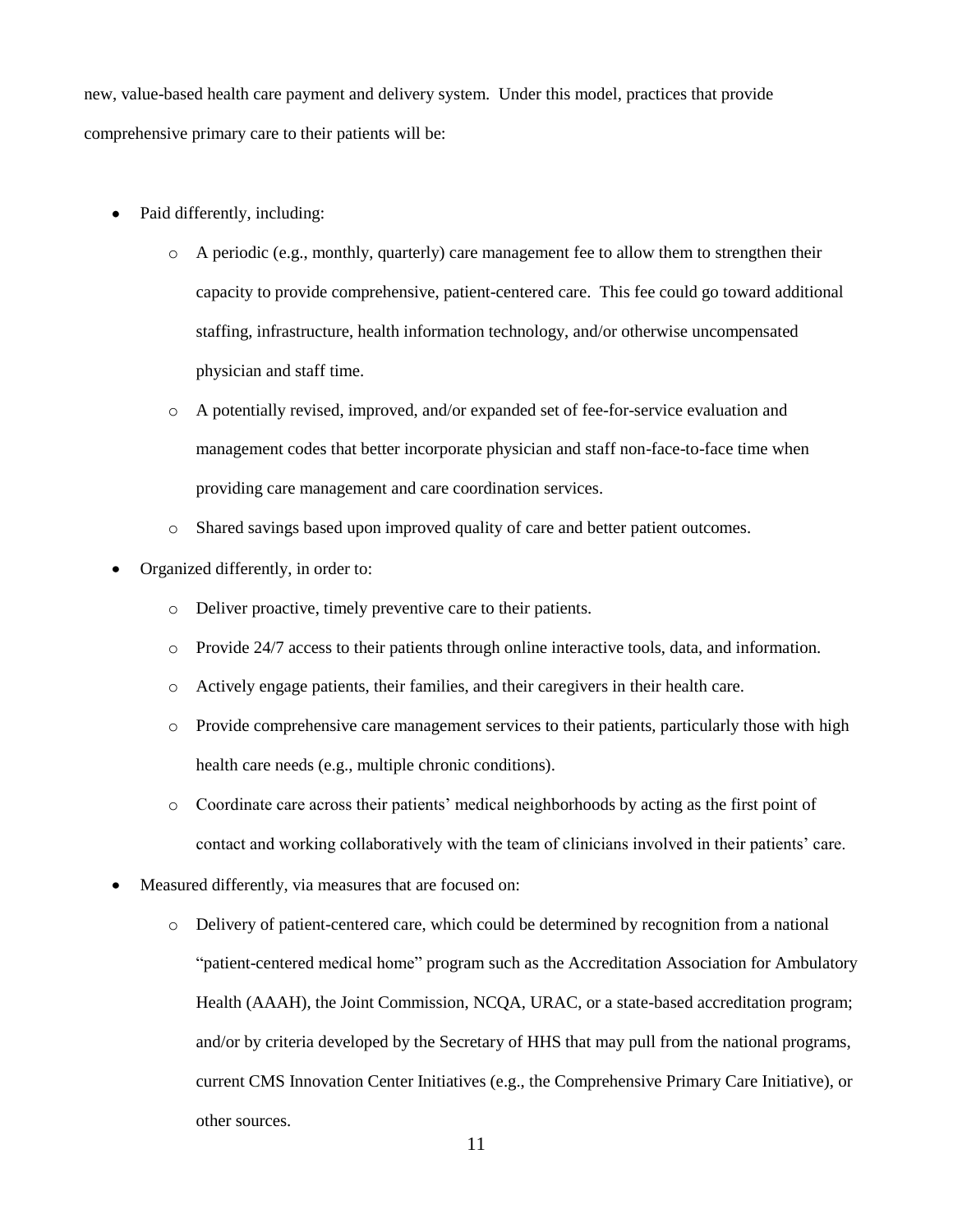- $\circ$  Delivery of high quality and efficient care potentially looking to the core measures recommended by the PCMH Evaluators' Collaborative established by the Commonwealth Fund<sup>13</sup>, which includes measures in the following domains: clinical quality (process and outcome), utilization, cost and patient experience of care.
- o Delivery of coordinated care, which could be determined, in part, by recognition of non-primary care practices through the Specialty Practice Recognition program currently being developed by NCQA for release in spring, 2013. This program will assess a specialty/subspecialty practice's ability to integrate/coordinate with primary care practices, and engage in processes to deliver patient centered care, improved patient access, improve care quality and implementation of "meaningful" health information technology.
	- In addition, the Agency for Healthcare Research and Quality (AHRQ) has available an atlas of care coordination measures; <sup>14</sup> and
	- The National Quality Forum (NQF) has established a platform for the development of care coordination measures consisting of a set of domains, principles and preferred practices. <sup>15</sup>

Measures and measure strategies should be thoughtfully aligned with – and where possible leverage – the regular practice assessment, reporting and quality improvement activities that individual physicians already are required to undertake as part of their specialty board Maintenance of Certification (MOC). For example, the American Board of Internal Medicine (ABIM), which is the largest of the certifying boards, includes in its MOC program a suite of quality measurements, reporting and improvement tools specifically focused on patient-centered primary care/specialist communication, and will soon introduce a care coordination module developed by several of the

<sup>&</sup>lt;sup>13</sup> Rosenthal MB. Abrams MK. Biton A. et. al. Recommended core measures for evaluating the patient-centered medical home: Cost, utilization and clinical quality. Commonwealth Fund. May 2012. [http://www.commonwealthfund.org/~/media/Files/Publications/Data%20Brief/2012/1601\\_Rosenthal\\_recommended\\_core\\_m](http://www.commonwealthfund.org/~/media/Files/Publications/Data%20Brief/2012/1601_Rosenthal_recommended_core_measures_PCMH_v2.pdf) [easures\\_PCMH\\_v2.pdf](http://www.commonwealthfund.org/~/media/Files/Publications/Data%20Brief/2012/1601_Rosenthal_recommended_core_measures_PCMH_v2.pdf)

<sup>&</sup>lt;sup>14</sup> Agency for Healthcare Research and Quality. Care Coordination and Measures Atlas. Accessed at <http://www.ahrq.gov/qual/careatlas/>

<sup>&</sup>lt;sup>15</sup> NOF. Preferred practices and performance measures for measuring and reporting care coordination. 2010. Accessed at [http://www.qualityforum.org/Publications/2010/10/Preferred\\_Practices\\_and\\_Performance\\_Measures\\_for\\_Measuring\\_and\\_R](http://www.qualityforum.org/Publications/2010/10/Preferred_Practices_and_Performance_Measures_for_Measuring_and_Reporting_Care_Coordination.aspx) [eporting\\_Care\\_Coordination.aspx](http://www.qualityforum.org/Publications/2010/10/Preferred_Practices_and_Performance_Measures_for_Measuring_and_Reporting_Care_Coordination.aspx)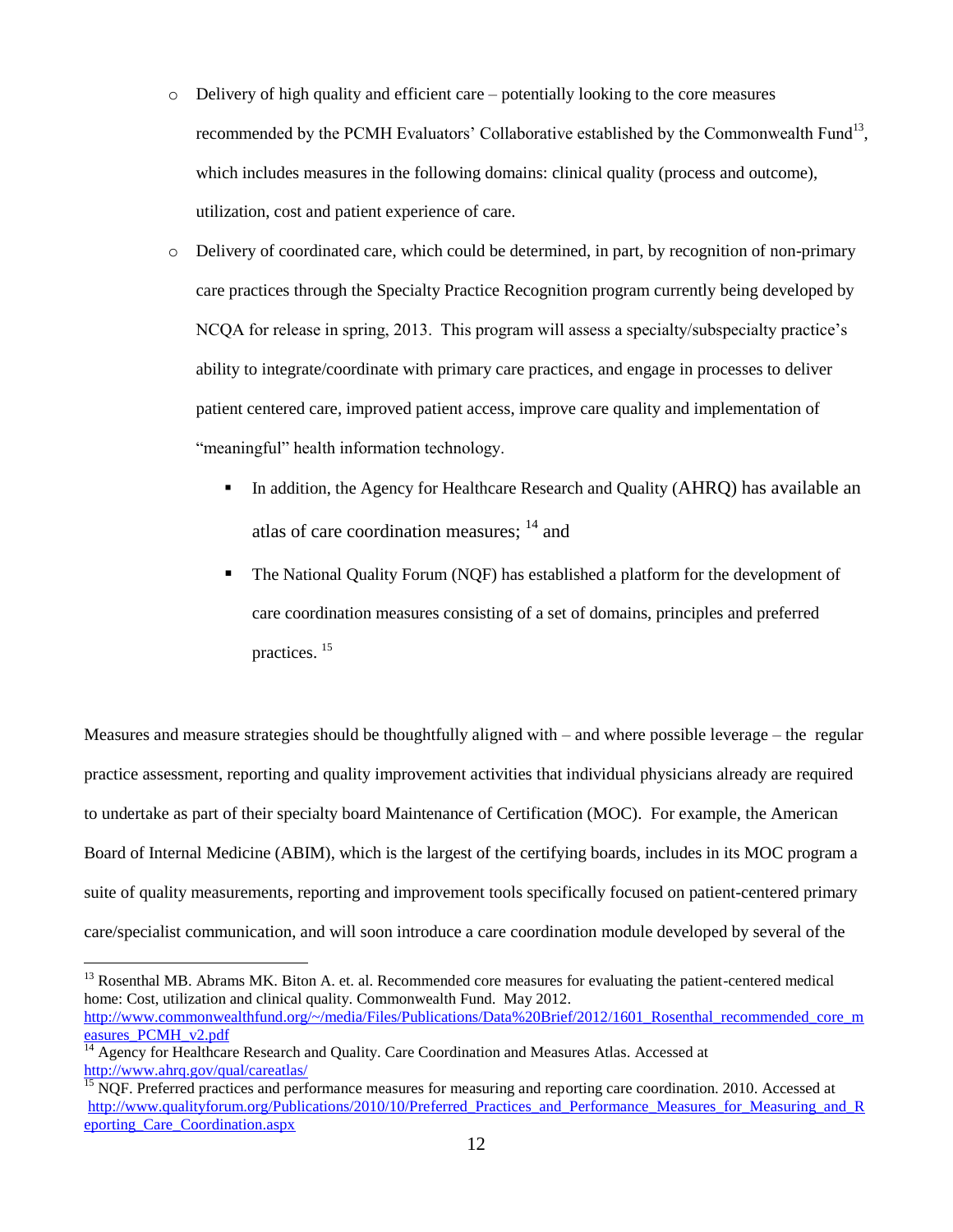experts who also helped shape the Medical Neighbor concept, described below. Aligning PCMH/N practice accreditation standards with professional MOC assessment and improvement activities will send a powerful signal to physicians about the significance of the PCMH model, reduce redundant reporting requirements and facilitate participation by smaller practices.

## *2. Patient-Centered Medical Home – Neighborhood*

 $\overline{a}$ 

The importance of involvement of the "medical neighborhood" to the ultimate success of the PCMH model to fully achieve its quality and efficiency goals has been highlighted by recent policy papers by ACP <sup>16</sup> and the Agency for Healthcare Quality and Research (AHRQ).<sup>17</sup> Specialty and subspecialty practices, hospitals, and other health care professionals and entities that provide treatment to the patient need to be recognized and provided with incentives—both non-financial and financial—for engaging in patient-centered practices that complement and support the efforts of the PCMH to provide high quality, efficient, coordinated care. The above cited College policy paper outlines a model using care coordination agreements to promote a functioning PCMH-Neighborhood. Reciprocal recognition of professional MOC standards and activities that focus on these same skills and systems, including implementation of such agreements, is a potent lever.

The NCQA, acknowledging the importance of the involvement of the "medical neighborhood" in support of PCMH (primary) care, is in the process of developing a "medical neighbor" recognition process that identifies specialty and subspecialty practices that engage in activities supportive of the PCMH model—with particular emphasis on care coordination and integration. This decision was made following the conclusion of a comprehensive feasibility study in which this concept was strongly supported by multiple health care stakeholders—including physician groups, employers, health plans, state and federal payers, and patient

<sup>&</sup>lt;sup>16</sup> American College of Physicians. The patient centered medical home neighbor: The interface of the patient centered medical home with specialty/subspecialty practice. 2010. Accessed a[t http://www.acponline.org/advocacy/where\\_we\\_stand/policy/.](http://www.acponline.org/advocacy/where_we_stand/policy/)

Agency for Healthcare Research and Quality (AHRQ). Coordinating care in the medical neighborhood: Critical components and available mechanisms. 2011. Available at [http://pcmh.ahrq.gov/portal/server.pt/community/pcmh\\_home/1483/what\\_is\\_pcmh.](http://pcmh.ahrq.gov/portal/server.pt/community/pcmh_home/1483/what_is_pcmh)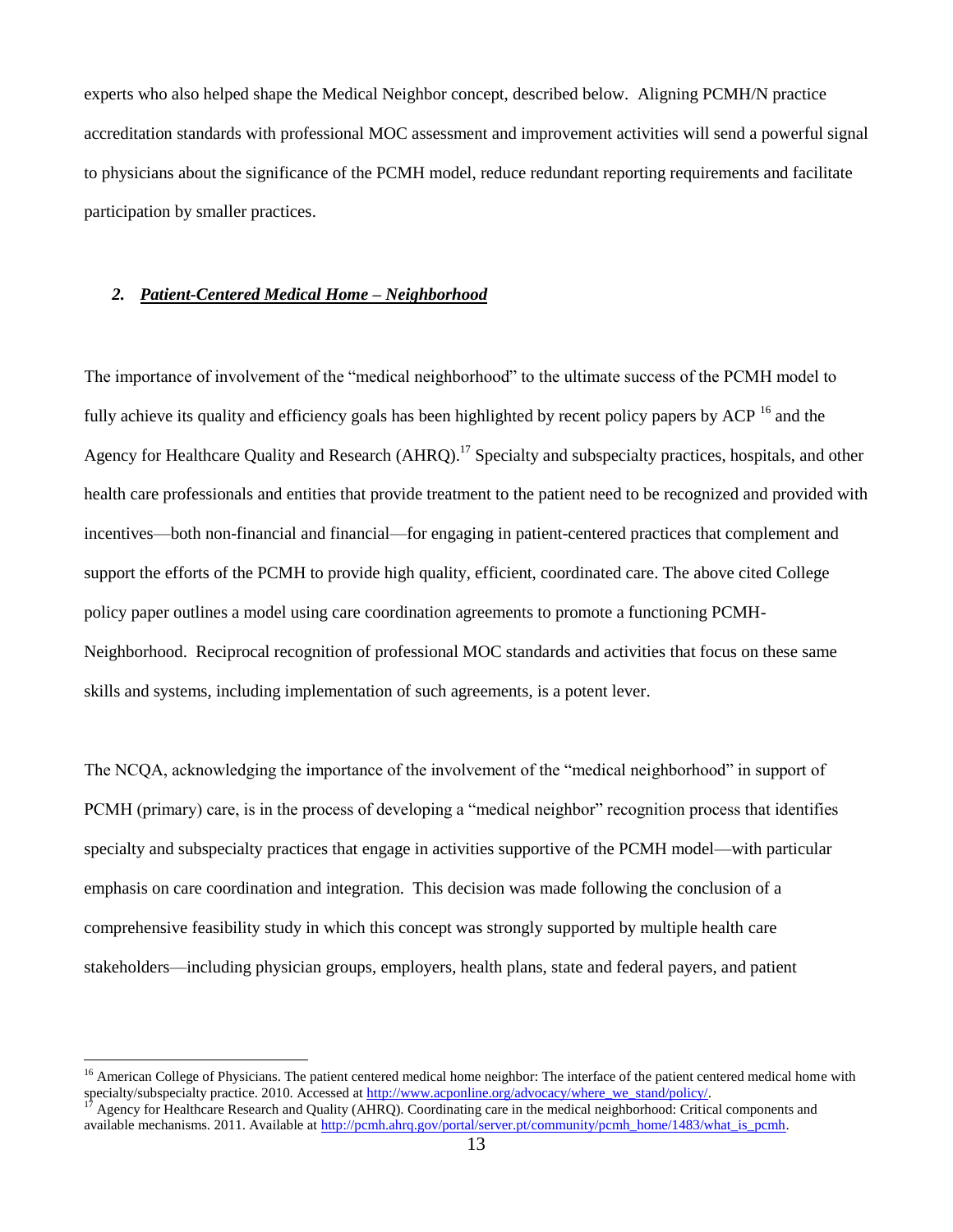advocates. In addition, the American Board of Internal Medicine and the NCQA are, collaborating to align aspects of Maintenance of Certification and the new "medical neighbor" recognition process.

Efforts to promote processes to coordinate care between primary care practices and the other physicians and health care professionals providing treatment to the patient have been an integral part of both private and public integrated care systems (e.g. Kaiser, Department of Veterans Affairs) and are an important component of the developing Accountable Care Organization (ACO) models. This new NCQA program, and similar efforts, can serve to encourage specialty/subspecialty practices and other "neighborhood" health care entities currently not involved within an integrated system—settings in which most care is currently being delivered—to implement these important processes. This is already happening in several areas of the country. For example:

- $\bullet$ The Vermont Blueprint for Health program is implementing a program in which medical home and related, anchored subspecialty practices engaging in efficient, integrative processes will be sharing a monthly care coordination fee for the treatment of COPD, CHF, diabetes, and asthma.
- The Texas Medical Home Initiative will require participating primary care practices to establish care coordination agreements with their most frequently referred to specialist and hospital settings.
- Programs in both the Denver and Grand Junction areas of Colorado are in the process of implementing "medical neighborhood" programs that promote increased integration among primary and specialty care practices.

# *3. Accountable Care Organizations (ACOs)*

The ACA instructed the Secretary of Health and Human Services (HHS) to implement, no later than January 1, 2012, a voluntary shared savings program that promotes accountability for services delivered to a defined Medicare fee-for-service (FFS) patient population with the goals of increasing the quality and efficiency of services delivered.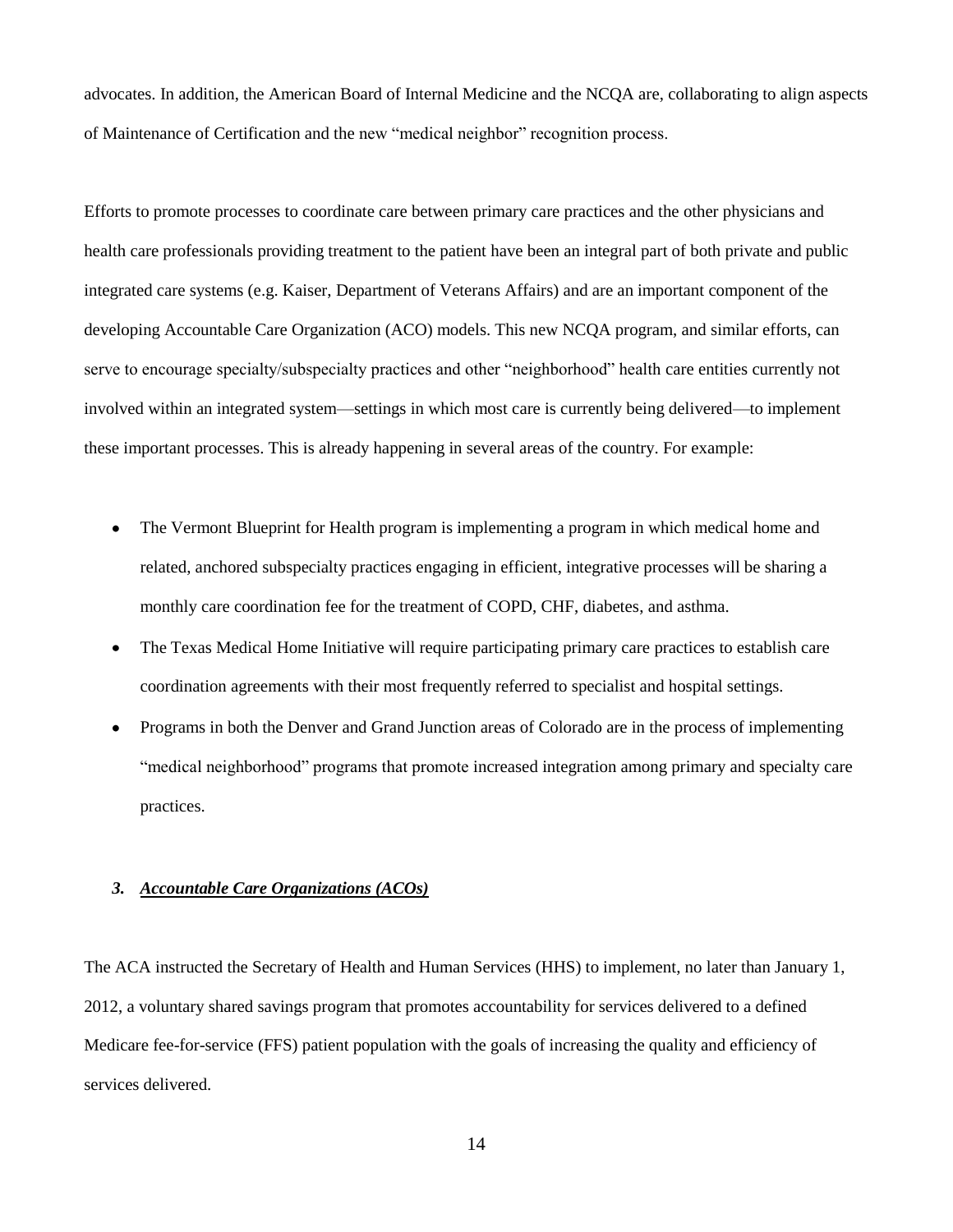Eligible participants consist of groups of clinicians and other providers, referred to as Accountable Care Organizations (ACOs), which have established a mechanism for shared governance and take joint responsibility for the quality and efficiency of the services delivered to a defined population. These groups can consist of physician group practice arrangements, networks of individual practices, partnerships and joint-ventures between hospitals and other providers, hospitals employing physicians and other professionals, and other arrangements determined appropriate by the Secretary of HHS.

# **The Role of ACOs in a Post-SGR Environment**

 $\overline{a}$ 

The ACO model, either using a shared savings or alternative "capitated payment" model, facilitates a "sea change" regarding care delivery. Rather than care being delivered in clinical silos and focused on the production of volume, care will be aligned with measures of quality, efficiency and clinical coordination. Value will be rewarded rather than volume. Substantial evidence toward ACO development throughout the country is already occurring with the implementation of the Pioneer (32 approved programs) and Medicare Shared Savings Programs (132 approved programs) within the public sector, and the report of over 220 ACOs being developed across 45 states and the District of Columbia within the private sector – an increase of 38 percent in the private sector within only the past 6 month.<sup>18</sup> The selected ACOs operate in a wide range of areas of the country and almost half are physician-driven organizations serving fewer than 10,000 beneficiaries, demonstrating that smaller organizations are interested in operating as ACOs. One example of these private sector programs is the Alternative Quality Contract offered through BCBS of Massachusetts, which has shown both improved quality and a downward bending of the cost growth curve after only one year of implementation.<sup>19</sup> The growth of the ACO model has led NCQA (released) and URAC (in process) to develop an ACO recognition process that helps

<sup>&</sup>lt;sup>18</sup> Muhlestein D et. al. Growth and Dispersion of Accountable Care Organizations: June 2012 Update. Leavitt Partners. Accessed at<http://leavittpartners.com/wp-content/uploads/2012/06/Growth-and-Dispersion-of-ACOs-June-2012-Update2.pdf>

<sup>&</sup>lt;sup>19</sup> Song B, Safran D, et. al. Health Care Spending and Quality in Year 1 of the Alternative Quality Contract. N Engl J Med 2011; 365:909-918 [September 2011.](http://www.nejm.org/toc/nejm/365/10/) Accessed at [http://www.nejm.org/doi/full/10.1056/NEJMsa1101416#t=articleTop.](http://www.nejm.org/doi/full/10.1056/NEJMsa1101416#t=articleTop)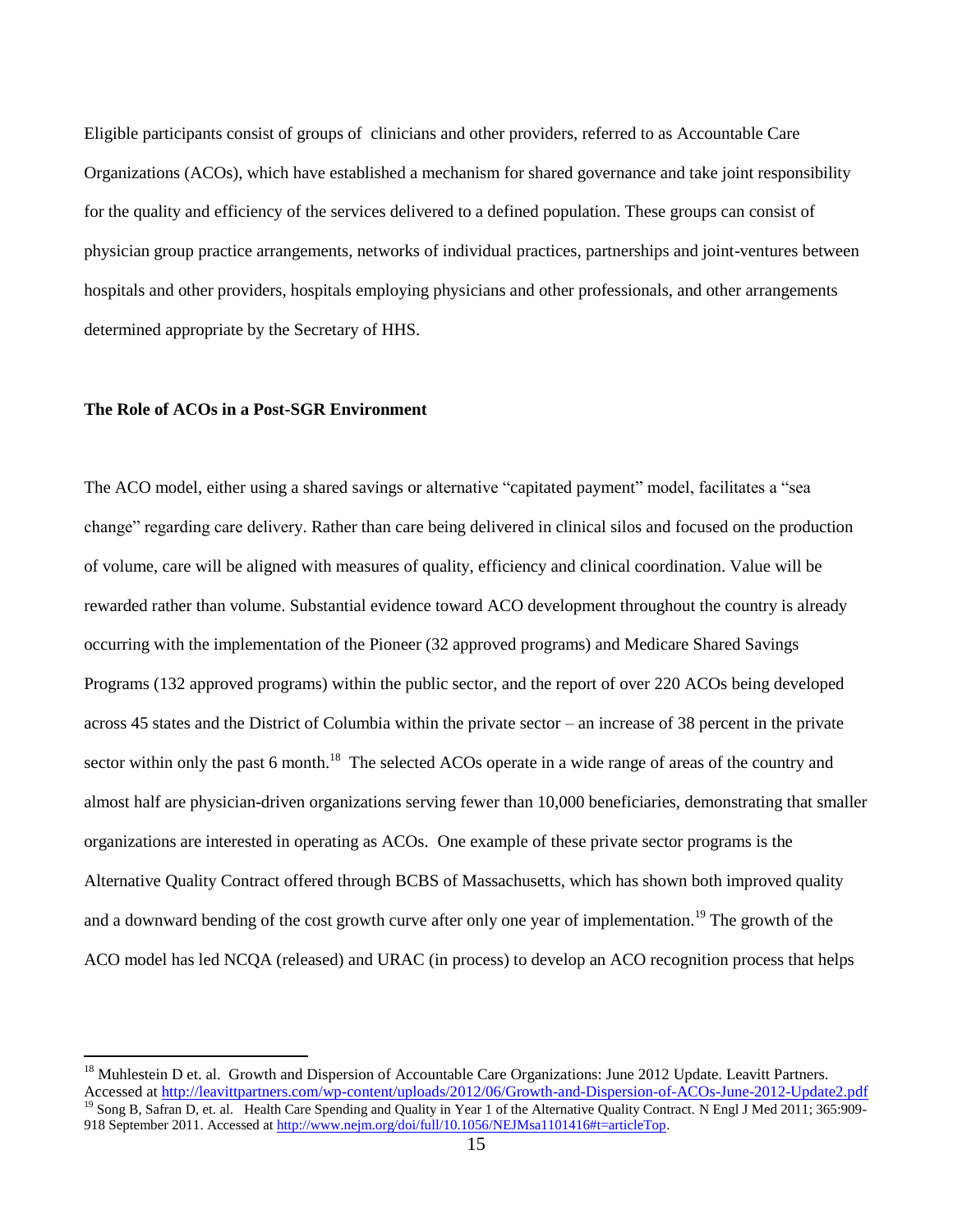ensure that these organizations engage in processes that promote patient centered, high quality, efficient integrative care.

# **OTHER PROMISING PAYMENT MODELS**

#### *4. Comprehensive Global Payment Model<sup>20</sup>*

 $\overline{a}$ 

This model proposes a comprehensive payment structure consisting of a global payment for primary care (coordinated, comprehensive, continuous, personalized care) to replace visit-based compensation paid to the practice. The global fee is linked to the number of patients in the practice and covers the cost of all necessary staff and technology to the practice, as well as a respectable income for the physicians. The global payment would cover:

- 1. All care and coordination provided by the primary clinician
- 2. All services rendered by other professional and administrative staff on the treatment team (e.g. follow-up nurses, social workers, nutritionists)
- 3. Essential practice infrastructure and systems particularly an interoperable EHR with clinical decision support

This global payment model maintains population risk with the payer, while practices accept technical risk for providing the required ambulatory care in a manner that minimizes waste and inefficiency and facilitates adherence to professional standards of care and referral. The model also includes a meaningful component of payment (15-25 percent) that is outcome-based and linked to validated measures of patient satisfaction, clinical performance, and efficiency.

 $^{20}$  Goroll AH, Berenson RB, Schoenbaum SC, Gardner LA. Fundamental reform of payment for adult primary care:comprehensive payment for comprehensive care. *J Gen Intern Med.* 2007;22:410-415. Summary available at [http://www.commonwealthfund.org/~/media/Files/Publications/In%20the%20Literature/2007/Mar/Fundamental%20Reform%20of%20Pay](http://www.commonwealthfund.org/~/media/Files/Publications/In%20the%20Literature/2007/Mar/Fundamental%20Reform%20of%20Payment%20for%20Adult%20Primary%20Care%20%20Comprehensive%20Payment%20for%20Comprehensive%20Care/Goroll_fundamentalreformpaymentadultprimarycare_1014_itl%20pdf.pdf) [ment%20for%20Adult%20Primary%20Care%20%20Comprehensive%20Payment%20for%20Comprehensive%20Care/Goroll\\_fundament](http://www.commonwealthfund.org/~/media/Files/Publications/In%20the%20Literature/2007/Mar/Fundamental%20Reform%20of%20Payment%20for%20Adult%20Primary%20Care%20%20Comprehensive%20Payment%20for%20Comprehensive%20Care/Goroll_fundamentalreformpaymentadultprimarycare_1014_itl%20pdf.pdf) [alreformpaymentadultprimarycare\\_1014\\_itl%20pdf.pdf.](http://www.commonwealthfund.org/~/media/Files/Publications/In%20the%20Literature/2007/Mar/Fundamental%20Reform%20of%20Payment%20for%20Adult%20Primary%20Care%20%20Comprehensive%20Payment%20for%20Comprehensive%20Care/Goroll_fundamentalreformpaymentadultprimarycare_1014_itl%20pdf.pdf)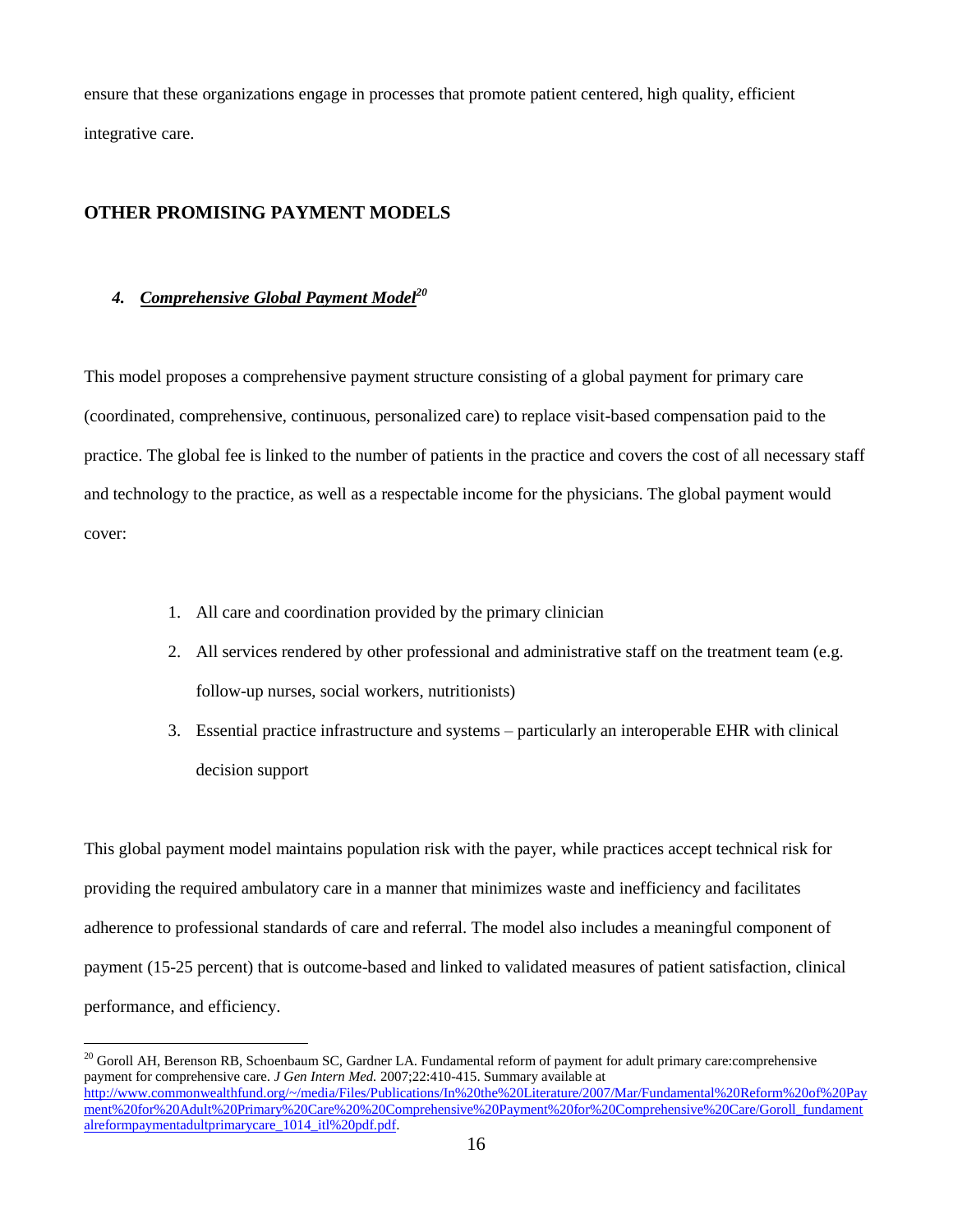Eligibility for this payment would be limited to those practices that demonstrated having the infrastructure and general capability to deliver the requisite services, as assessed by an organization such as NCQA or URAC. The care provided would be documented by an annual random sample of practices. The documentation typically required for each visit would be significantly reduced and payment would be heavily risk- and needs- adjusted to match each patient's burden of care. This payment model is currently being piloted within the Capital District Health Plan in Albany, New York. Initial data reflects decreased costs and improved care quality compared to a cohort control.<sup>21</sup>

# *5. "Prometheus" Evidence-informed Case Rate (ECR) Model*

This payment model, developed by the non-profit PROMETHEUS Payment Inc. establishes case rates for the treatment of specific conditions based on the cost of all services, pharmaceuticals, tests, equipment, etc. needed to treat the condition following agreed upon evidence-based clinical practice guidelines. The case rate is triggered by a diagnosis and, for chronic conditions, takes the form of a yearly rate. The amount of the payment to the practice also depends upon its performance on a quality scorecard and the efficiency of care provided by the other physicians and health care professions throughout the system providing care to the patient for the defined condition. Pilot demonstrations are being implemented in Rockford, Illinois and Minneapolis, Minnesota with a third site in Utah.<sup>22</sup> PROMETHEUS Payment Inc. has also outlined how this model can be used for the payment of primary care services, including the provision of funds to transform primary care practices into medical homes. $23$ 

# **INCORPORATING HIGH VALUE CARE INTO PAYMENT POLICIES**

<sup>21</sup> Feder J. A health plan spurs transformation of primary care practices into better-paid medical homes. *Health Affairs* 2011 30 (3): 397- 399.

<sup>&</sup>lt;sup>22</sup> Prometheus Newsletter 2. Accessed at http://www.prometheuspayment.org/news-events/newsletters/2009/PPInewsletter09issue2.pdf.

<sup>&</sup>lt;sup>23</sup> Prometheus Payment Incorporated. Sustaining the Medical Home: How Prometheus Payment Can Revitalize Primary Care. 2009. Accessed at [http://www.prometheuspayment.org/publications/pdf/STMH%20Full%20with%20Apps.pdf.](http://www.prometheuspayment.org/publications/pdf/STMH%20Full%20with%20Apps.pdf)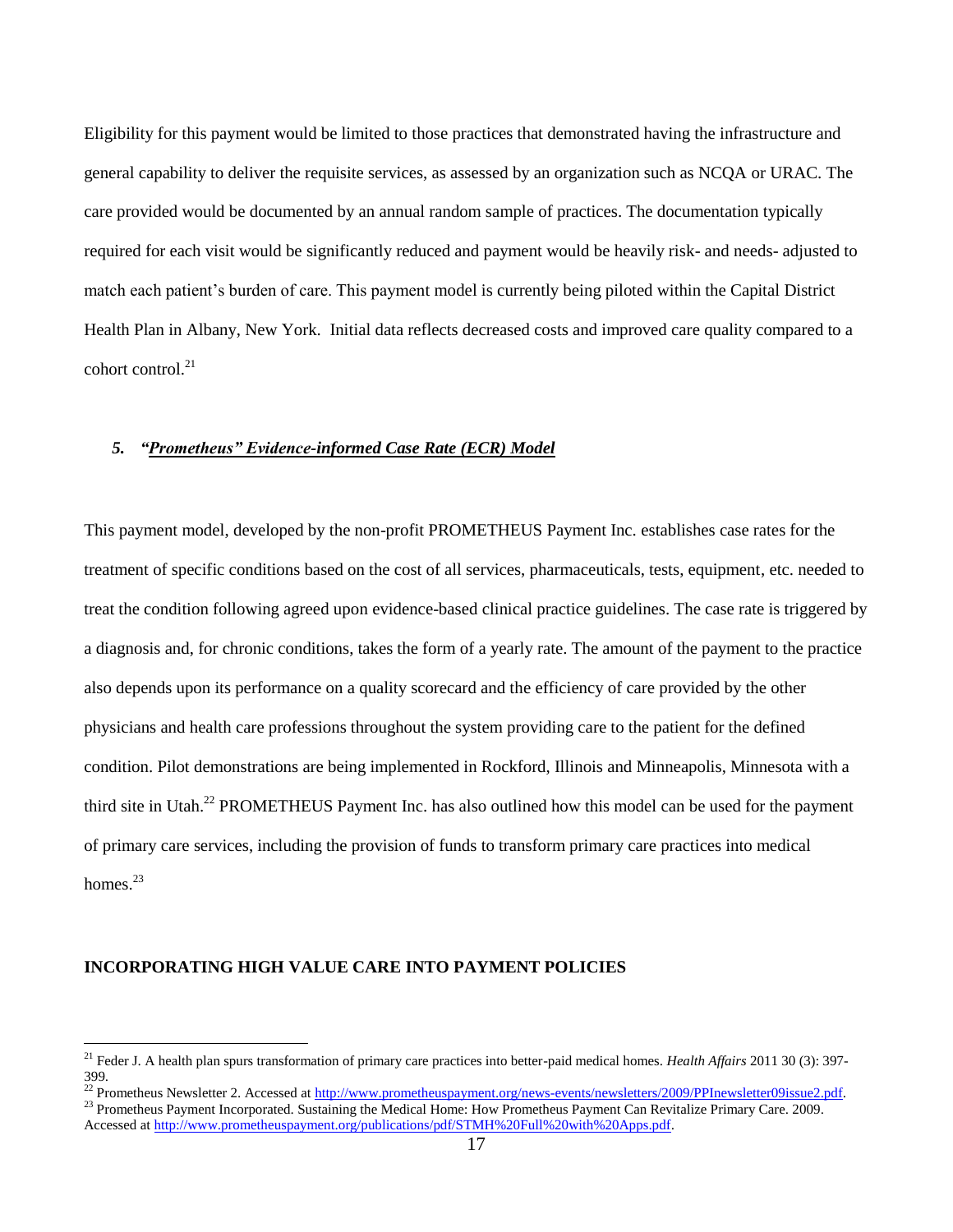Medical specialty societies, including ACP, are taking a leading role in developing and implementing programs to improve the value of care provided to patients.

ACP's High Value, Cost-Conscious Care Initiative (HVCCC), which includes clinical, public policy, and educational components, <sup>24</sup> was designed to help physicians and patients understand the benefits, harms, and costs of an intervention and whether it provides good value, as well as to slow the unsustainable rate of health care cost increases while preserving high-value, high-quality care.

For the clinical component of the HVCCC Initiative, ACP has released materials focused on three areas: low back pain, oral pharmacologic treatment of type 2 diabetes, and colorectal cancer. Furthermore, as part of this initiative, ACP convened a workgroup of physicians that identified, using a consensus-based process, 37 common clinical situations in which screening and diagnostic tests are used in ways that do not reflect high-value care.<sup>25</sup> Furthermore, on July 10, ACP and the Alliance for Academic Internal Medicine (AAIM) unveiled a high-value, cost-conscious care curriculum to help train internal medicine residents about how to avoid overuse and misuse of tests and treatments that do not improve outcomes and may cause harm. The free curriculum, available at [www.highvaluecarecurriculum.org,](http://www.highvaluecarecurriculum.org/) is designed to engage internal medicine residents and faculty in small group activities organized around actual patient cases that require careful analysis of the benefits, harms, costs, and use of evidence-based, shared decision making. The flexible curriculum consists of ten, one hour interactive sessions that can be incorporated into the existing conference structure of a program.

ACP has also joined other leading professional medical organizations in the Choosing Wisely campaign,<sup>26</sup> which complements our HVCCC Initiative. An initiative of the ABIM Foundation, the goal of the Choosing Wisely campaign is to promote thoughtful discussions among physicians, patients, and other stakeholders about how to

<sup>&</sup>lt;sup>24</sup> Additional information can be found at: http://www.acponline.org/clinical\_information/resources/hvccc.htm.

<sup>&</sup>lt;sup>25</sup> Qaseem A, Alguire P. et al. Appropriate Use of Screening and Diagnostic Tests to Foster High-Value, Cost-Conscious Care. *Ann Intern Med.* 2012;156:147-149. Accessible at <http://www.annals.org/content/156/2/147.full.pdf+html?sid=10a2df33-7fa3-45c1-a01d-dc7ecd1b9f6c>

<sup>&</sup>lt;sup>26</sup> More information on this initiative can be found at:  $\frac{http://choosingwisely.org/}{http://choosingwisely.org/}$ .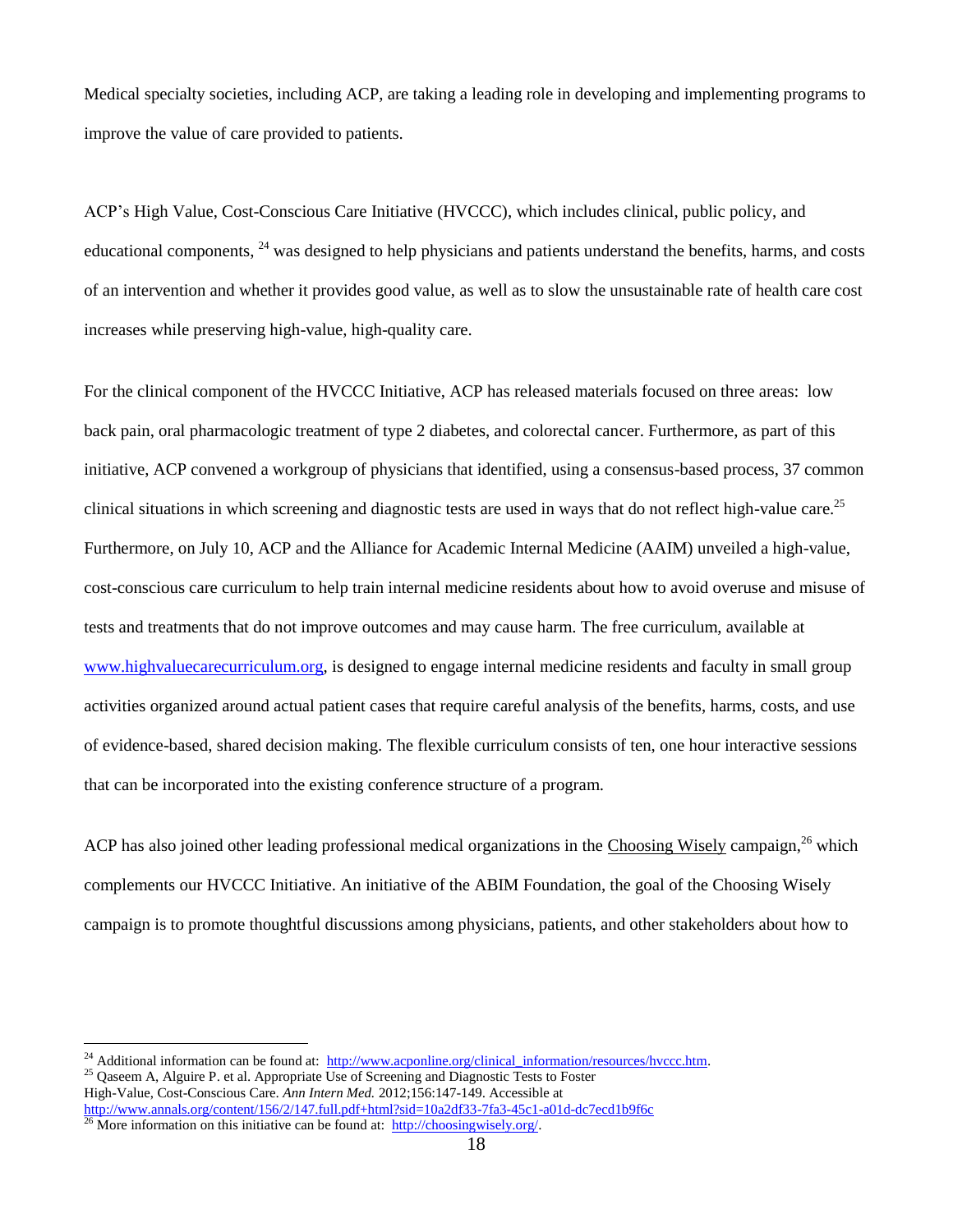use health care resources to improve quality of care. In April 2012, ACP unveiled our list of "Five Things"<sup>27</sup> internists and patients should question in internal medicine.

On April 19, ACP and Consumer Reports announced a new collaborative effort to create a series of *High Value Care* resources to help patients understand the benefits, harms, and costs of tests and treatments for common clinical issues. The resources will be derived from ACP's evidence-based clinical practice recommendations published in *Annals of Internal Medicine*. The initial pieces of the *High Value Care* series will be two patient brochures about diagnostic imaging for low back pain and oral medications for type 2 diabetes. The *High Value Care* resources will be available on the websites of ACP [\(ACPonline.org\)](http://www.acponline.org/index.html), Consumer Reports [\(ConsumerReports.org\)](http://consumerreports.org/), and *Annals of Internal Medicine* [\(Annals.org\)](http://www.annals.org/).<sup>28</sup>

Finally, the educational component of the program involves elements for both physicians and patients. The next edition of ACP's Medical Knowledge Self Assessment Program (MKSAP) will have a focus on optimal diagnostic and treatment strategies, based upon considerations of value, effectiveness, and avoidance of overuse and misuse.

Programs like ACP's HVCCC initiative and *Choosing Wisely*® could be incorporated into Medicare payment policies by: (1) reimbursing physicians appropriately for spending time with patients to engage them in shared decision-making based on the recommendations from those programs and similar efforts by other specialty societies and (2) developing a way to recognize, with higher payments, physicians who can demonstrate that that they are incorporating such programs into their practices and engagement with their patients.

#### **IMPROVING MEDICARE FEE-FOR-SERVICE TO SUPPORT CARE COORDINATION**

<sup>27</sup> This document can be found at: [http://choosingwisely.org/wp-content/uploads/2012/04/5things\\_12\\_factsheet\\_Amer\\_College\\_Phys.pdf](http://choosingwisely.org/wp-content/uploads/2012/04/5things_12_factsheet_Amer_College_Phys.pdf)**.** 

<sup>&</sup>lt;sup>28</sup> More information on this effort can be found at: [http://www.acponline.org/pressroom/high\\_value\\_care\\_ed\\_materials.htm.](http://www.acponline.org/pressroom/high_value_care_ed_materials.htm)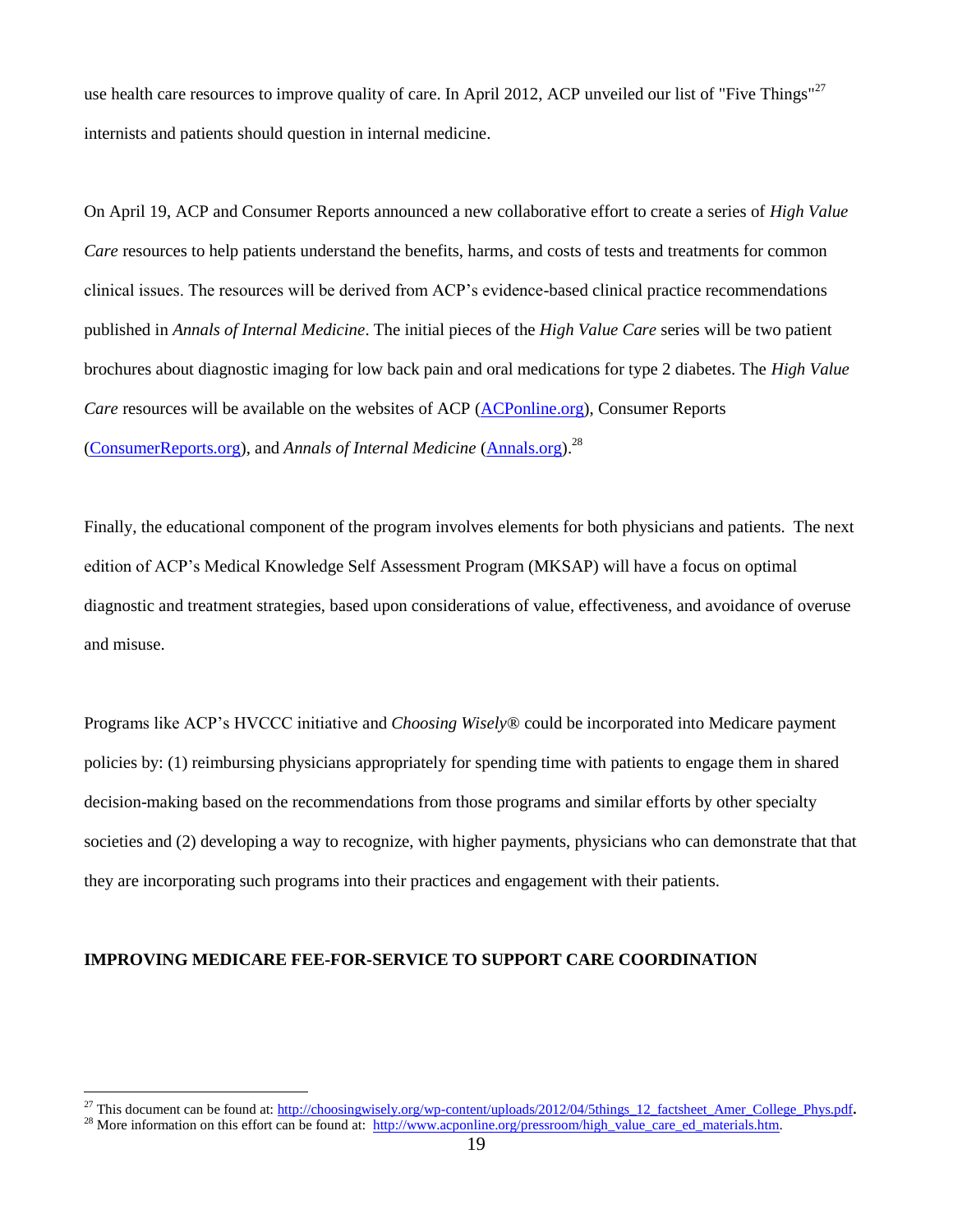Even as new models of payment are being evaluated, and some like the PCMH scaled up more broadly through the program in the near-term, Medicare fee-for-service (FFS) will continue to be the principal way that most doctors will be reimbursed for at least the next several years. In addition, FFS is an element of other payment and delivery models, including PCMHs and ACOs. Consequently, it is important to make FFS improvements to recognize and support the value of coordinated care.

Specifically, ACP support the development and recognition under Medicare fee-for-service payment polies of two new CPT codes—(1) for chronic, complex care and (2) transition care following a facility-based discharge. These new codes have been developed by a CPT Panel workgroup and approved by the CPT Editorial Panel during their May 2012 CPT Meeting. These codes are currently undergoing a survey process in order to be assigned recommended values by the Relative Value Update Committee (RUC), and then receive a final valuation by the Centers for Medicare and Medicaid Services (CMS). These codes are designed to allow physicians to report their non-face-to-face time, and the clinical staff (team) time spent on patient cases—an important element of the overall Patient Centered Medical Home (PCMH) model, which was discussed above The College is also encouraged by the inclusion of a similar new transition of care code applicable to post-hospital discharge situations in the recently released Medicare 2013 Physician Fee Schedule proposed rule.

## **A LEGISLATIVE FRAMEWORKTO REPEAL THE SGR AND PROGRESS TO BETTER MODELS**

**Today's testimony demonstrates that enough progress is being made to develop, implement and evaluate new payment and delivery models to serve as the basis for replacing the SGR. Getting from here to there, though, will require that Congress enact a legislative framework to eliminate the SGR, stabilize payments during a transition phase, evaluate and implement new models, and specify a pathway and timetable to such models.**

Specifically, ACP envisions two phases in the SGR reform process. During the first stage, Medicare would stabilize and improve payments under the current Medicare fee schedule for at least the next five years by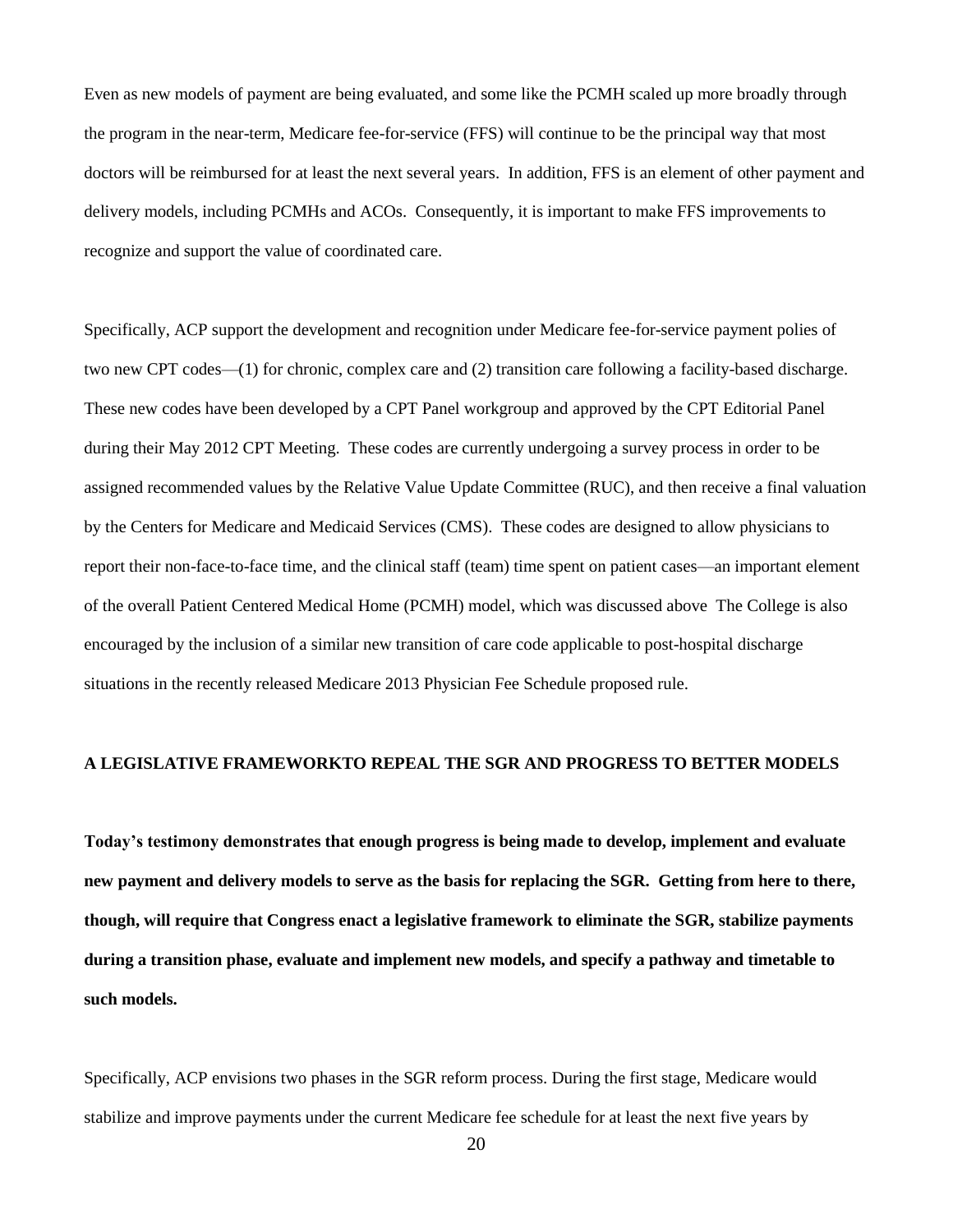eliminating the SGR as a factor in establishing annual updates and by ensuring higher payments and protection from budget neutrality cuts for undervalued primary care, preventive and care coordination services. This sustained period of stability is needed to ensure access to care, while allowing time for Medicare to work with physicians to test, disseminate, and prepare for adoption of new patient-centered payment and delivery models.

During stage two, physicians would be given a set timetable to transition their practices to the models that Congress and the Department of Health & Human Services (HHS) have determined to be most effective based on experience with the payment/delivery system models evaluated during stage one, leading to permanent replacements to the existing Medicare payment system. ACP supports full testing of models including the patientcentered medical home and the patient-centered medical home neighborhood, Accountable Care Organizations, and other models that meet suggested criteria for value to patients. We recommend the development of different payment initiatives for different specialties and types of practice, rather than a "one-size-fits-all" model for all physicians.

**The Physician Payment Innovation Act of 2012, H.R. 5707:** Reps. Allyson Schwartz (D-PA) and Joe Heck (R-NV) recently introduced legislation, consistent with ACP's core principles above, outlines the pathway to full SGR repeal and implementation of new value-based models of care that focus on quality of care, as opposed to volume of care, as occurs under the current payment system.

H.R 5707 achieves five key policy goals:

- 1. Repeals the Sustainable Growth Rate (SGR).
- 2. Protects access to care for seniors, disabled persons, and military families, by eliminating all scheduled SGR cuts, including a nearly 30 percent cut on January 1, 2013**.** Patients need the certainty of knowing that the government will not impose cuts that could force many doctors out of the Medicare and TRICARE programs. (TRICARE updates are set by the Medicare SGR formula, so military families are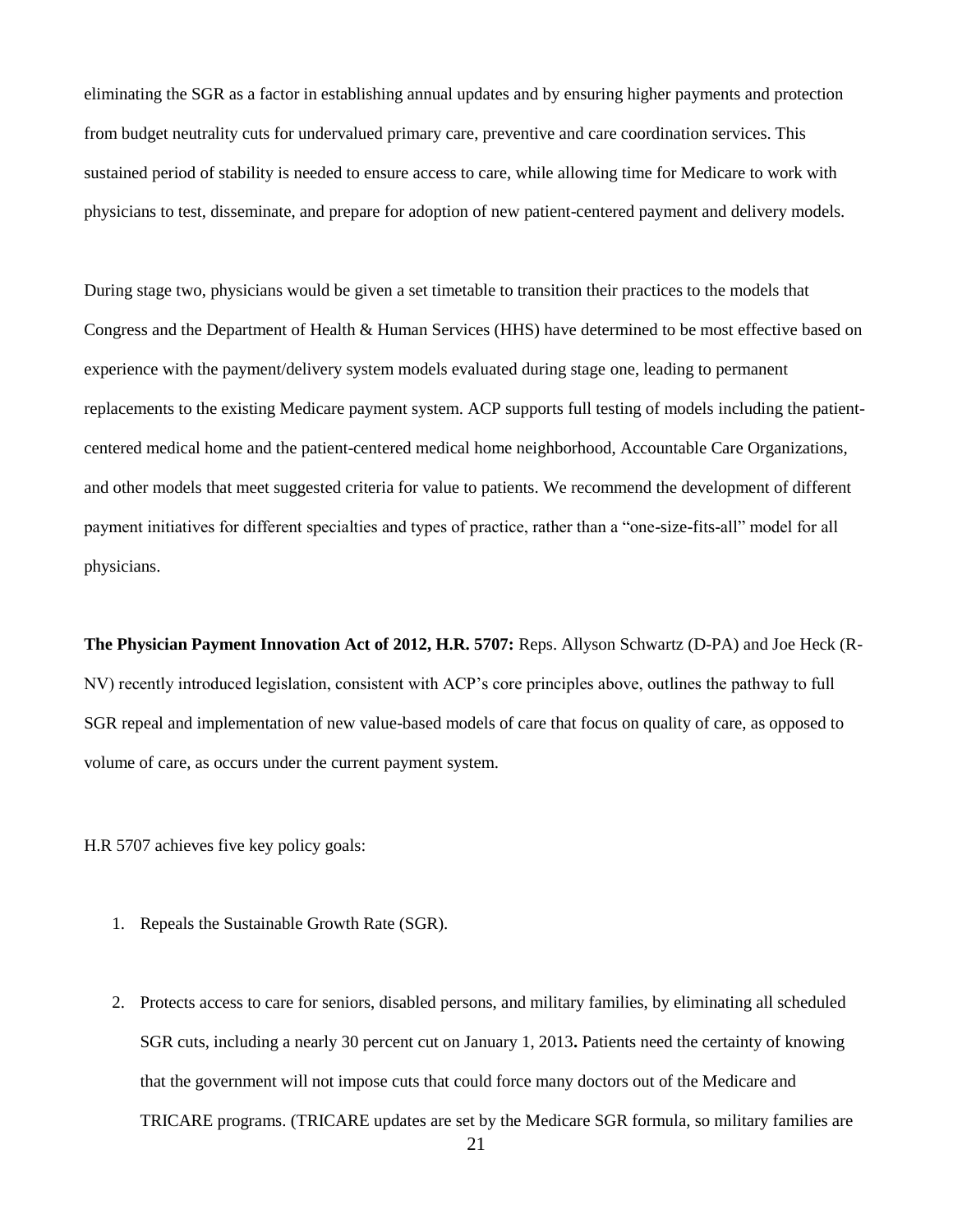at the same risk of losing access to doctors as persons enrolled in Medicare because of the scheduled cuts.)

- 3. Stabilizes payments through 2018, with no cuts for the next six years and positive updates to all physicians during 2014-2017. The Medicare Physician Payment Innovation Act would continue current Medicare rates through 2013; provide modest positive updates of 0.5 percent to all physicians in calendar years 2014-2017, and then extend the 2017 rates through December 31, 2018. This sustained period of stability is needed to ensure access to care, while allowing time for Medicare to work with physicians to test, disseminate and prepare for adoption of new patient-centered payment and delivery models.
- 4. Provides a higher update for undervalued primary, preventive and coordinated care services, whether delivered by primary care physicians or by other specialists**.** The bill provides a 2.5 percent annual update in calendar years 2014-2017 for designated primary care, coordinated care, and preventive services codes when provided by physicians for whom 60 percent of Medicare allowable charges come from these designated codes. Such incentives are critical to improving care coordination and addressing historical payment inequities that contribute to severe shortages in internal medicine, family medicine, internal medicine subspecialties, neurology, and other fields.
- 5. Accelerates development, evaluation, and transition to new payment and delivery models, developed with input by the medical profession and with external validation**.** The six-and-a-half years established by the bill for CMS to develop, evaluate, and then adopt at least five new models, including an alternative feefor-service option for physicians who participate in designated quality improvement programs, will help ensure sufficient time for CMS and Congress to "get it right."

ACP recognizes that there may be variations on the framework proposed by H.R. 5707 that could achieve the same goals of eliminating the SGR, stabilizing payments, recognizing the importance of improving payments for undervalued primary, preventive and coordinated care services, and establishing a clear pathway to patient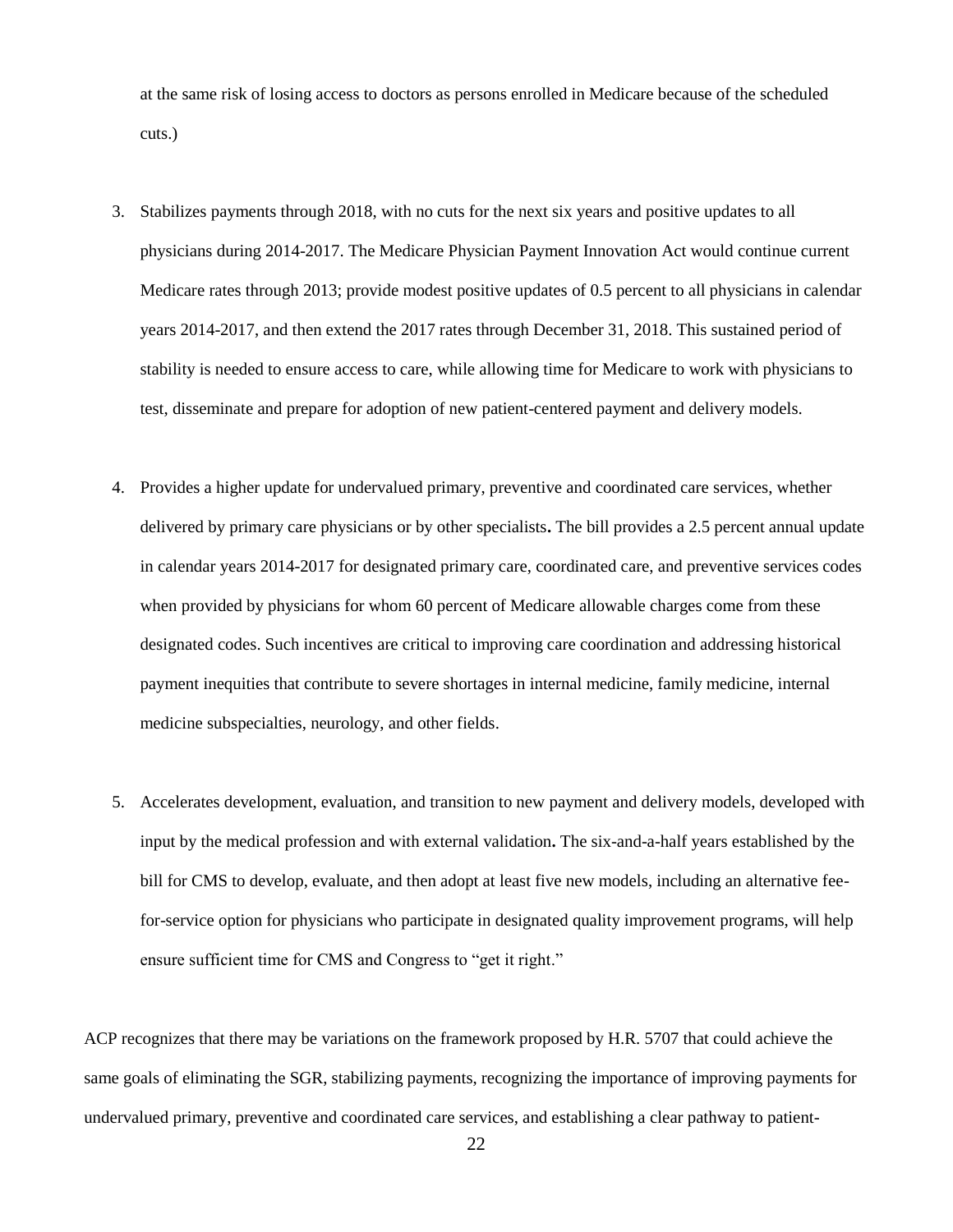centered, value-based models. We are open to discussion of how best to achieve a transition consistent with the above goals, while recognizing that H.R. 5707 is the first and only bipartisan bill that we are aware of that translates the above critical policy goals into a practical legislative framework.

# **PRINCIPLES TO CREATE A TRANSITIONAL VALUE-BASED PAYMENT INITIATIVE**

Finally, ACP believes that additional steps could be taken, during a period of stable payments such as proposed in H.R. 5707, to start more physicians on the road to better payment models, and reward "early adapters" who already have taken the leadership and risk of participating in new models like PCMHs and ACOs. During this transitional period, physicians would get higher updates for demonstrating that they have successfully participated in an approved transitional value-based payment program (VBP). We offer the following principles for developing a transitional VBP program:

- 1. ACP supports in concept the idea of providing an opportunity for performance based updates based on successful participation in an approved Transitional VBP initiative.
- 2. Transitional performance based update programs should be incorporated into a broader legislative framework to stabilize payments and transition to new models, such as that proposed in H.R. 5707. This is important so that physician and the Medicare program have a clear "destination" and pathway to achieving it, even as physicians begin the journey through the transitional VBP initiative.
- 3. Any transitional performance-based payment updates should be in addition to a higher "floor" on payments for undervalued primary care/preventive/and coordinated care services, such as that specified by H.R. 5707. This is important to address the continued under-valuation of these critically important services, even as payments also begin to reflect physician participation in the transitional VBP initiative.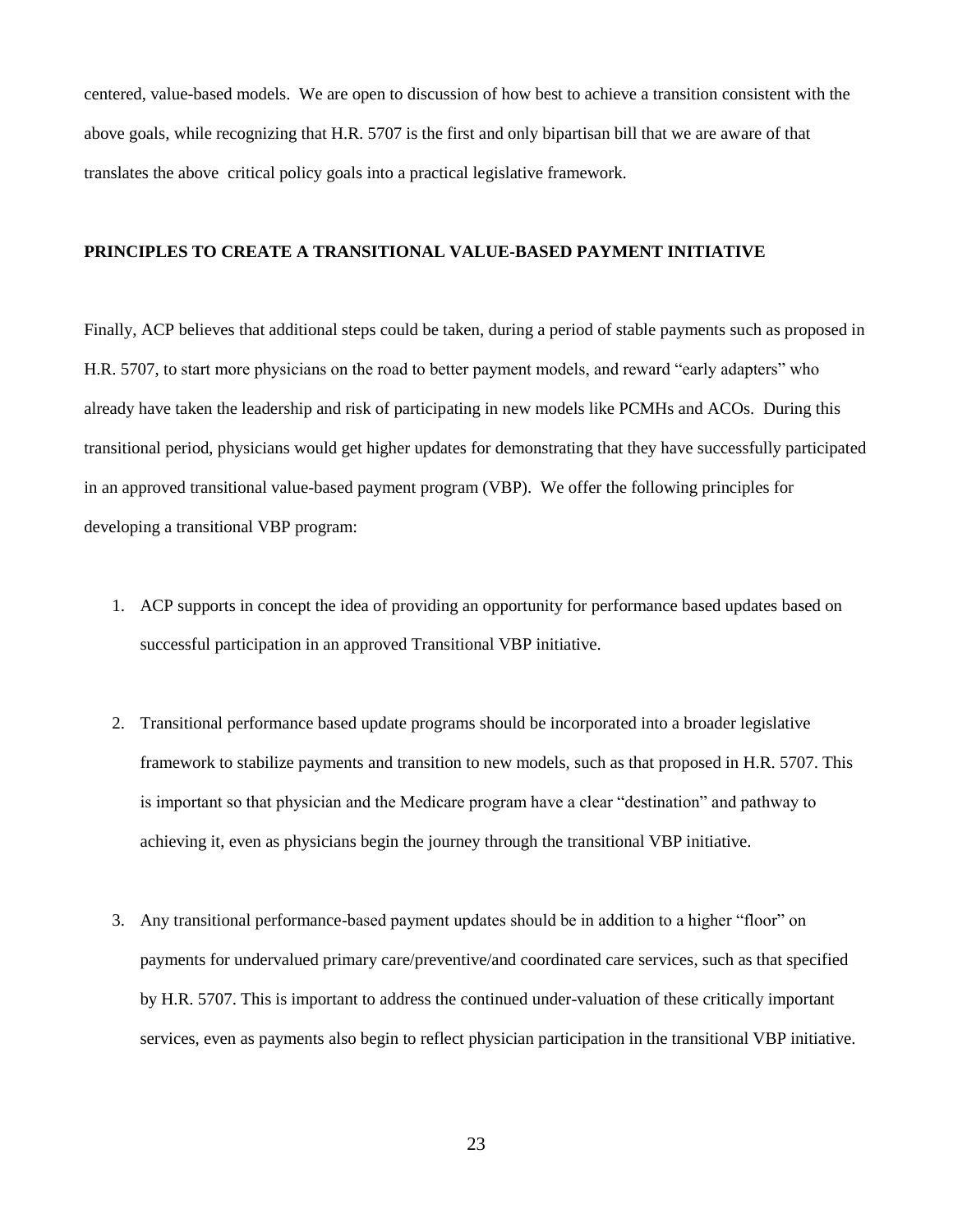- 4. The transitional performance-based payment program should include models for which extensive data and experience already exist, and that can more readily be scaled up for broader adoption by Medicare. Specifically, participation in the PCMH and PCMH-N models, as determined by practices meeting designated standards through an accreditation body and/or standards to be developed by the Secretary with input from the medical profession. Other established models that have demonstrated the potential to improve care coordination, such as ACOs, bundled payments, and global primary care payments should also be considered for inclusion in a transitional VBP program. In addition, physicians who agree to incorporate programs, like ACP's High Value, Cost-Conscious Care Initiative, into their clinical practice through shared decision-making with patients, might also qualify for a transitional VBP payment.
- 5. Existing QI/VBP payment models—the Medicare PQRS, e-RX, and meaningful use programs—if included in a transitional performance-based payment update program, should be improved to harmonize measures and reporting to the extent possible and to establish a consistent incentive program across allelements. Efforts should also be made to align them with specialty boards' maintenance of certification programs.
- 6. Transitional performance based updates could be tiered so that programs that provide coordinated, integrated and patient-centered care get a higher performance update than less robust programs build on the current, silo-ed fee-for-service system.
- 7. CMS will need to improve its ability to provide "real time" data to participating physicians and practices. A method will need to be created to map practice-level participation in a transitional QI/VBP initiative to the individual physician updates under the Medicare Physician Fee Schedule.

ACP welcomes the opportunity to work with the Subcommittee and other physician organizations to develop the details of a transitional VBP initiative, as part of a broader legislative framework to repeal the SGR, stabilize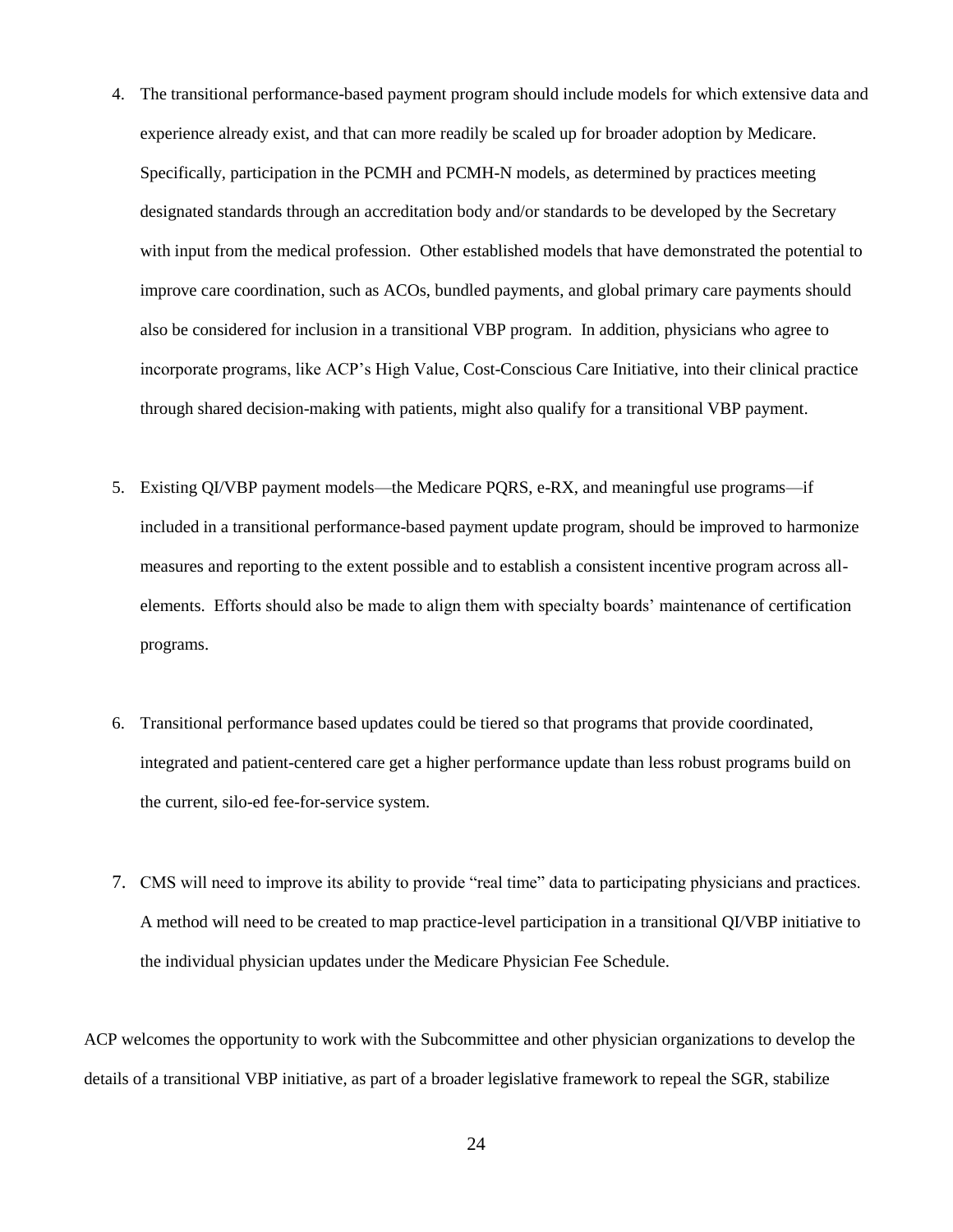payments, provide higher updates for under-valued primary, preventive and coordinated care services, and transition to better payment and delivery models by a defined date.

#### **SUMMARY AND CONCLUSION**

Based upon our above responses, the College specifically recommends that:

- 1. Congress should look to the PCMH as being one of the most promising models for improving outcomes and lowering costs; learning from the extensive and growing experience in the private sector and from the new CPCi and Advanced Primary Care Initiatives in CMS as well as from private sector recognition and accreditation programs. We are confident that the PCMH model, and the related PCMH-Neighborhood, can be scaled up in the more immediate future, as part of a transition to better payment and delivery systems to replace the SGR and pure fee-for-service.
- 2. Congress and CMS should work with the medical profession on reducing barriers to the PCMH model, including facilitating the coordination of care among physicians and across settings; facilitating the use of health IT in meaningful ways; aligning the multiple federal initiatives with the goal of health care transformation, including timely payment to those physicians that meet the requirements of these initiatives; recognizing existing professional quality reporting and improvement activities where applicable, and facilitating participation in these initiatives by all payers.
- 3. Congress should support continued evaluation of Accountable Care Organizations, Advanced Payment ACOs, Prometheus, and other promising alternative payment models that could be offered to physicians, following a transition period, along with PCMHs.
- 4. Medicare should adopt payment policies that support the efforts by ACP and other physician membership organizations to provide guidance to physicians on high-value, cost-conscious care, including payment